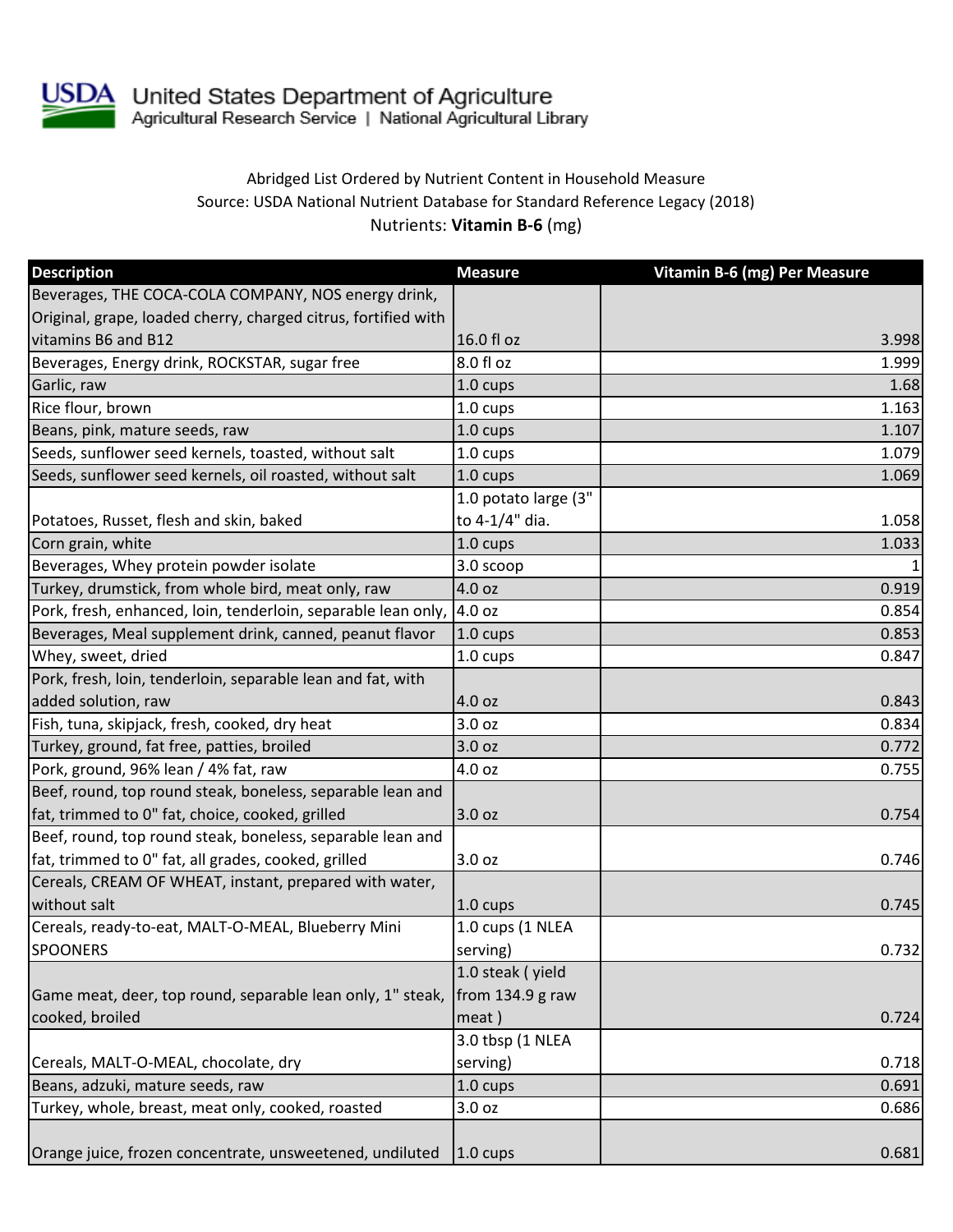| Peanuts, all types, dry-roasted, without salt                  | 1.0 cups               | 0.68  |
|----------------------------------------------------------------|------------------------|-------|
| Nuts, butternuts, dried                                        | 1.0 cups               | 0.672 |
| Beef, short loin, porterhouse steak, separable lean and fat,   |                        |       |
| trimmed to 1/8" fat, choice, raw                               | 4.0 oz                 | 0.667 |
| Beverages, UNILEVER, SLIMFAST, meal replacement,               |                        |       |
| regular, ready-to-drink, 3-2-1 Plan                            | 1.0 bottle             | 0.664 |
| Beef, brisket, flat half, boneless, separable lean and fat,    |                        |       |
| trimmed to 0" fat, choice, raw                                 | 4.0 oz                 | 0.662 |
| Cornmeal, white, self-rising, bolted, with wheat flour         |                        |       |
| added, enriched                                                | 1.0 cups               | 0.655 |
| Beef, flank, steak, separable lean and fat, trimmed to 0" fat, |                        |       |
| all grades, raw                                                | 4.0 oz                 | 0.654 |
| Tomato products, canned, sauce, with onions                    | 1.0 cups               | 0.654 |
| Plantains, yellow, raw                                         | 1.0 plantain           | 0.653 |
| Pork, fresh, loin, blade (chops or roasts), boneless,          |                        |       |
| separable lean only, raw                                       | 4.0 oz                 | 0.65  |
| Beef, ribeye petite roast/filet, boneless, separable lean      |                        |       |
| only, trimmed to 0" fat, select, raw                           | 4.0 oz                 | 0.65  |
| Lamb, Australian, imported, fresh, rib chop/rack roast,        |                        |       |
| frenched, bone-in, separable lean only, trimmed to 1/8" fat,   |                        |       |
| raw                                                            | 4.0 oz                 | 0.649 |
|                                                                |                        |       |
| Nuts, hazelnuts or filberts                                    | 1.0 cups, chopped      | 0.647 |
| Beef, loin, top loin, separable lean and fat, trimmed to 1/8"  |                        |       |
| fat, select, raw                                               | 4.0 oz                 | 0.643 |
| Pork, fresh, loin, sirloin (roasts), bone-in, separable lean   |                        |       |
| and fat, cooked, roasted                                       | 3.0 oz                 | 0.637 |
|                                                                |                        |       |
| Cheese, feta                                                   | 1.0 cups, crumbled     | 0.636 |
|                                                                |                        |       |
| Apricots, dehydrated (low-moisture), sulfured, uncooked        | 1.0 cups               | 0.619 |
| Pork, fresh, loin, blade (chops or roasts), boneless,          |                        |       |
| separable lean and fat only, raw                               | 4.0 oz                 | 0.617 |
| Pork, cured, ham with natural juices, spiral slice, boneless,  |                        |       |
| separable lean and fat, heated, roasted                        | 1.0 slice              | 0.612 |
|                                                                |                        |       |
| Pork, ground, 96% lean / 4% fat, cooked, crumbles              | 3.0 oz grilled patties | 0.609 |
| Pork, fresh, leg (ham), whole, separable lean only, cooked,    |                        |       |
| roasted                                                        | 1.0 cups, diced        | 0.608 |
| Cereals, oats, instant, fortified, with raisins and spice,     |                        |       |
| prepared with water                                            | 1.0 cups               | 0.607 |
| Pork, fresh, loin, top loin (roasts), boneless, separable lean |                        |       |
| only, cooked, roasted                                          | 3.0 oz                 | 0.606 |
| Beef, tenderloin, steak, separable lean and fat, trimmed to    |                        |       |
| 1/8" fat, select, raw                                          | 4.0 oz                 | 0.605 |
| Fish, bluefish, raw                                            | 1.0 fillet             | 0.603 |
| Turkey from whole, light meat, meat only, with added           |                        |       |
| solution, cooked, roasted                                      | 3.0 oz                 | 0.592 |
| Barley flour or meal                                           | 1.0 cups               | 0.586 |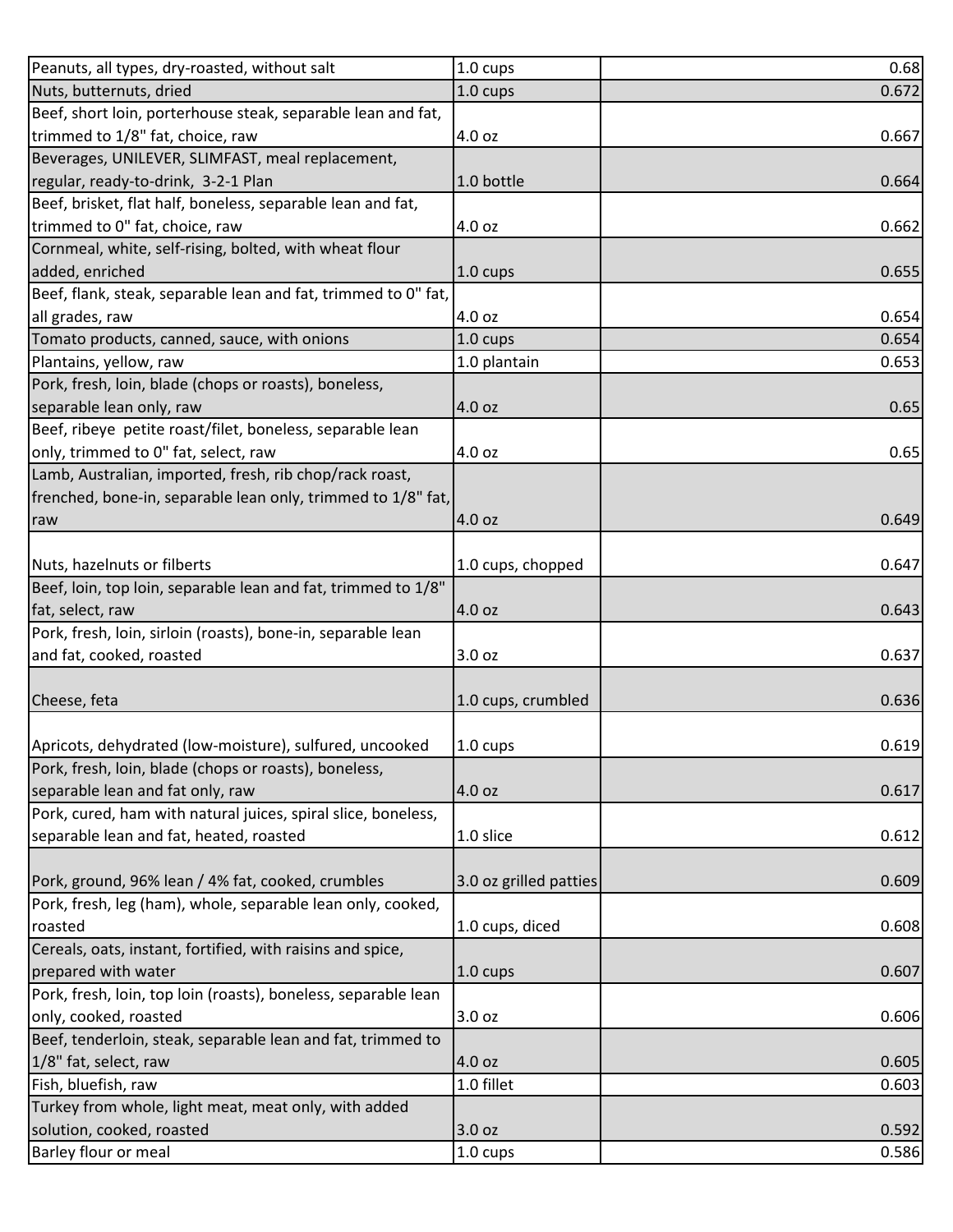| Pork, Leg sirloin tip roast, boneless, separable lean and fat,          |                      |       |
|-------------------------------------------------------------------------|----------------------|-------|
| raw                                                                     | 3.0 oz               | 0.586 |
|                                                                         | 0.75 cups (1 NLEA    |       |
| Cereals ready-to-eat, QUAKER, QUAKER OAT LIFE, plain                    | serving)             | 0.576 |
| Cereals ready-to-eat, QUAKER, Maple Brown Sugar LIFE                    | 0.75 cups (1 NLEA    |       |
| Cereal                                                                  | serving)             | 0.574 |
| Game meat, bison, top round, separable lean only, 1" steak,             |                      |       |
| cooked, broiled                                                         | 1.0 serving $(3 oz)$ | 0.558 |
| Beans, black, mature seeds, raw                                         | 1.0 cups             | 0.555 |
|                                                                         | 0.75 cups (1 NLEA    |       |
| Cereals ready-to-eat, QUAKER, QUAKER CRUNCHY BRAN                       | serving)             | 0.55  |
| Nuts, chestnuts, european, raw, unpeeled                                | 1.0 cups             | 0.545 |
| Fish, bluefish, cooked, dry heat                                        | 1.0 fillet           | 0.543 |
| Pork, fresh, shoulder, (Boston butt), blade (steaks),                   |                      |       |
| separable lean and fat, with added solution, raw                        | 4.0 oz               | 0.542 |
| Corn flour, yellow, masa, enriched                                      | 1.0 cups             | 0.541 |
| Cornmeal, white, self-rising, degermed, enriched                        | 1.0 cups             | 0.538 |
| Beef, top sirloin, steak, separable lean only, trimmed to 0"            |                      |       |
| fat, choice, cooked, broiled                                            | 3.0 oz               | 0.535 |
| Fish, swordfish, cooked, dry heat                                       | 3.0 oz               | 0.523 |
| Chicken, broilers or fryers, dark meat, meat only, cooked,              |                      |       |
| fried                                                                   | $1.0 \text{ cups}$   | 0.518 |
| Cereals ready-to-eat, POST HONEY BUNCHES OF OATS with                   | 0.75 cups (1 NLEA    |       |
| cinnamon bunches                                                        | serving)             | 0.51  |
| Cereals ready-to-eat, POST, HONEY BUNCHES OF OATS with 1.0 cups (1 NLEA |                      |       |
| vanilla bunches                                                         | serving)             | 0.504 |
|                                                                         | 1.0 cups (1 NLEA     |       |
| Cereals ready-to-eat, POST, Honeycomb Cereal                            | serving)             | 0.499 |
| Jute, potherb, cooked, boiled, drained, without salt                    | 1.0 cups             | 0.496 |
|                                                                         | 0.75 cups (1 NLEA    |       |
| Cereals ready-to-eat, POST, COCOA PEBBLES                               | serving)             | 0.493 |
| Cereals ready-to-eat, QUAKER Oatmeal Squares, Golden                    | 1.0 cups (1 NLEA     |       |
| Maple                                                                   | serving)             | 0.493 |
| Chicken, dark meat, thigh, meat only, with added solution,              |                      |       |
| raw                                                                     | 4.0 oz               | 0.489 |
| Salami, pork, beef, less sodium                                         | 3.0 oz               | 0.489 |
| Pork, fresh, loin, country-style ribs, separable lean only,             |                      |       |
| bone-in, cooked, broiled                                                | 3.0 oz               | 0.489 |
|                                                                         |                      |       |
| Beef, loin, bottom sirloin butt, tri-tip roast, separable lean          |                      |       |
| only, trimmed to 0" fat, all grades, cooked, roasted                    | 3.0 oz               | 0.488 |
| Tomato products, canned, sauce, with onions, green                      |                      |       |
| peppers, and celery                                                     | $1.0 \text{ cups}$   | 0.485 |
| Beef, top loin petite roast/filet, boneless, separable lean             |                      |       |
| and fat, trimmed to 1/8" fat, all grades, raw                           | 4.0 oz               | 0.478 |
|                                                                         | 1.0 unit (yield from |       |
|                                                                         | 1 lb ready-to-cook   |       |
| Chicken, broilers or fryers, light meat, meat only, raw                 | chicken)             | 0.475 |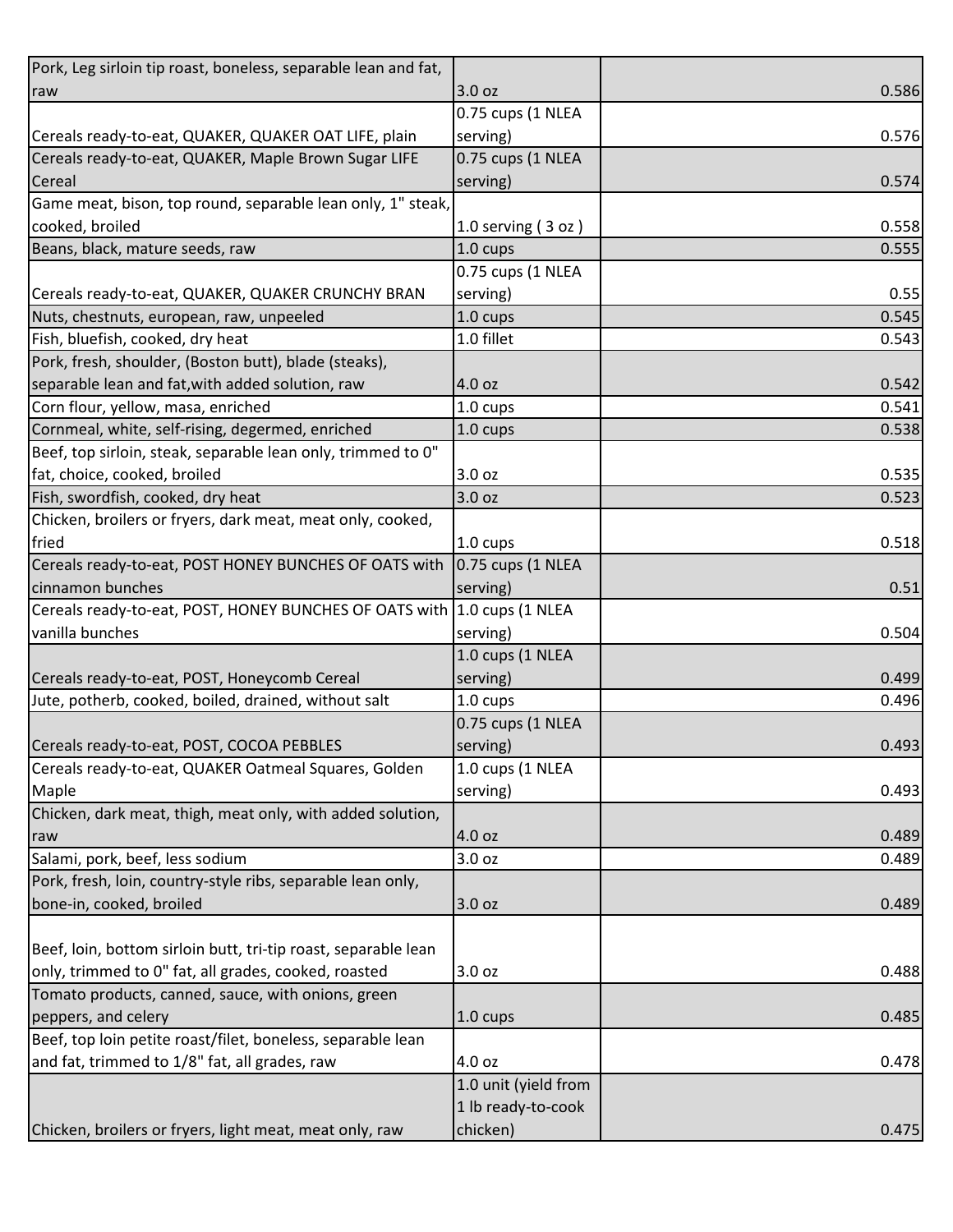| Game meat, bison, top sirloin, separable lean only, 1"          |                      |       |
|-----------------------------------------------------------------|----------------------|-------|
| steak, cooked, broiled                                          | 1.0 serving $(3 oz)$ | 0.473 |
| Fish, salmon, coho, wild, cooked, moist heat                    | 3.0 <sub>oz</sub>    | 0.473 |
| Beef, tenderloin, steak, separable lean and fat, trimmed to     |                      |       |
| 1/8" fat, all grades, cooked, broiled                           | 3.0 <sub>oz</sub>    | 0.471 |
| Desserts, mousse, chocolate, prepared-from-recipe               | 1.0 recipe yield     | 0.469 |
| Beef, round, top round, steak, separable lean and fat,          |                      |       |
| trimmed to 1/8" fat, prime, cooked, broiled                     | 3.0 oz               | 0.468 |
| Pork, fresh, loin, blade (chops), boneless, separable lean      |                      |       |
| only, boneless, cooked, broiled                                 | 3.0 oz               | 0.459 |
| Lamb, Australian, imported, fresh, rib chop, frenched, bone-    |                      |       |
| in, separable lean and fat, trimmed to 1/8" fat, cooked,        |                      |       |
| grilled                                                         | 3.0 oz               | 0.456 |
| Beef, top sirloin, steak, separable lean and fat, trimmed to    |                      |       |
| 1/8" fat, choice, cooked, broiled                               | 3.0 oz               | 0.454 |
| Pork, fresh, loin, country-style ribs, separable lean and fat,  |                      |       |
| bone-in, cooked, broiled                                        | 3.0 oz               | 0.454 |
|                                                                 |                      |       |
| Pork, fresh, leg (ham), whole, separable lean and fat, raw      | 4.0 oz               | 0.453 |
| Cereals ready-to-eat, granola, homemade                         | $1.0 \text{ cups}$   | 0.451 |
| Potatoes, mashed, dehydrated, flakes without milk, dry          |                      |       |
| form                                                            | $1.0 \text{ cups}$   | 0.449 |
| Beef, ribeye cap steak, boneless, separable lean only,          |                      |       |
| trimmed to 0" fat, choice, raw                                  | 4.0 oz               | 0.441 |
| Pork, fresh, loin, center rib (roasts), bone-in, separable lean |                      |       |
| only, cooked, roasted                                           | 3.0 oz               | 0.439 |
| Pork, cured, ham, rump, bone-in, separable lean only,           |                      |       |
| unheated                                                        | 3.0 oz               | 0.437 |
| Potatoes, scalloped, home-prepared with butter                  | 1.0 cups             | 0.436 |
|                                                                 |                      |       |
| Beef, chuck eye roast, boneless, America's Beef Roast,          |                      |       |
| separable lean and fat, trimmed to 0" fat, all grades, raw      | 4.0 oz               | 0.433 |
| Currants, zante, dried                                          | 1.0 cups             | 0.426 |
|                                                                 |                      |       |
| Turkey, ground, 93% lean, 7% fat, pan-broiled crumbles          | 3.0 oz               | 0.422 |
|                                                                 | 1.0 cups, chopped    |       |
| Turkey, all classes, back, meat and skin, cooked, roasted       | or diced             | 0.42  |
|                                                                 |                      |       |
| Beef, loin, top sirloin petite roast, boneless, separable lean  |                      |       |
| only, trimmed to 0" fat, select, cooked, roasted                | 3.0 oz               | 0.414 |
| Game meat, deer, loin, separable lean only, 1" steak,           |                      |       |
| cooked, broiled                                                 | 1.0 steak            | 0.408 |
| Beef, chuck, top blade, separable lean only, trimmed to 0"      |                      |       |
| fat, select, cooked, broiled                                    | 3.0 oz               | 0.406 |
| Pork, fresh, loin, blade (roasts), boneless, separable lean     |                      |       |
| and fat, cooked, roasted                                        | 3.0 oz               | 0.406 |
| Game meat, bison, ribeye, separable lean only, 1" steak,        |                      |       |
| cooked, broiled                                                 | 1.0 serving $(3 oz)$ | 0.404 |
| Pasta, fresh-refrigerated, spinach, as purchased                | 4.0 oz               | 0.403 |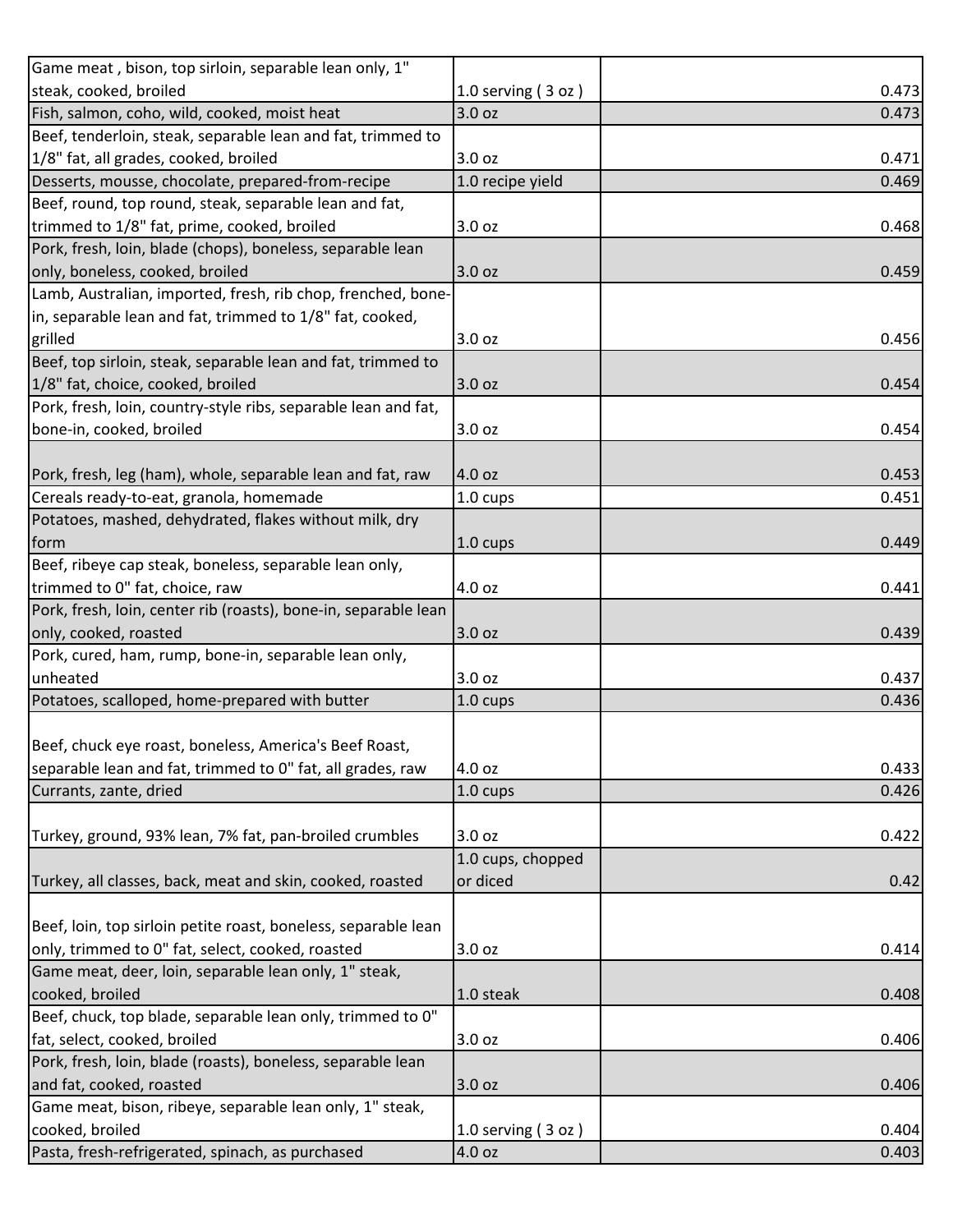| Pork, cured, ham, rump, bone-in, separable lean and fat,       |                      |       |
|----------------------------------------------------------------|----------------------|-------|
| unheated                                                       | 3.0 oz               | 0.401 |
| Guinea hen, meat only, raw                                     | 3.0 oz               | 0.399 |
|                                                                | 1.0 patty (yield     |       |
|                                                                | from $104.1$ g raw   |       |
| Game meat, elk, ground, cooked, pan-broiled                    | meat)                | 0.399 |
| Pork, cured, ham, shank, bone-in, separable lean only,         |                      |       |
| unheated                                                       | 3.0 <sub>oz</sub>    | 0.397 |
| Game meat, elk, round, separable lean only, cooked,            |                      |       |
| broiled                                                        | 1.0 serving $(3 oz)$ | 0.396 |
| Pork, fresh, loin, whole, separable lean and fat, cooked,      |                      |       |
| broiled                                                        | 3.0 oz               | 0.394 |
| Pork, fresh, shoulder, (Boston butt), blade (steaks),          |                      |       |
| separable lean and fat, with added solution, cooked,           |                      |       |
| braised                                                        | 3.0 <sub>oz</sub>    | 0.394 |
| Sorghum flour, whole-grain                                     | 1.0 cups             | 0.393 |
| Fish, seatrout, mixed species, cooked, dry heat                | 3.0 oz               | 0.393 |
| Fish, mahimahi, cooked, dry heat                               | 3.0 oz               | 0.393 |
| Fish, salmon, chum, cooked, dry heat                           | 3.0 oz               | 0.393 |
| Lamb, Australian, imported, fresh, leg, whole (shank and       |                      |       |
| sirloin), separable lean only, trimmed to 1/8" fat, cooked,    |                      |       |
| roasted                                                        | 3.0 oz               | 0.391 |
|                                                                |                      |       |
| Lamb, Australian, imported, fresh, leg, center slice, bone-in, |                      |       |
| separable lean only, trimmed to 1/8" fat, cooked, broiled      | 3.0 oz               | 0.391 |
|                                                                |                      |       |
| Lamb, Australian, imported, fresh, leg, shank half, separable  |                      |       |
| lean only, trimmed to 1/8" fat, cooked, roasted                | 3.0 oz               | 0.391 |
| Game meat, bison, chuck, shoulder clod, separable lean         |                      |       |
| only, cooked, braised                                          | 1.0 serving $(3 oz)$ | 0.389 |
| Pork, fresh, shoulder, whole, separable lean and fat,          |                      |       |
| cooked, roasted                                                | 1.0 cups, diced      | 0.389 |
| Fish, herring, Pacific, raw                                    | 3.0 <sub>oz</sub>    | 0.383 |
|                                                                |                      |       |
| Tomato products, canned, sauce, with tomato tidbits            | 1.0 cups             | 0.378 |
| Snacks, trail mix, regular, with chocolate chips, unsalted     |                      |       |
| nuts and seeds                                                 | $1.0 \text{ cups}$   | 0.378 |
|                                                                |                      |       |
| Turkey, retail parts, thigh, meat and skin, cooked, roasted    | 3.0 oz               | 0.377 |
| Chicken, broilers or fryers, back, meat only, raw              | 4.0 oz               | 0.373 |
| Cornmeal, whole-grain, white                                   | $1.0 \text{ cups}$   | 0.371 |
| Lamb, Australian, imported, fresh, leg, sirloin chops,         |                      |       |
| boneless, separable lean and fat, trimmed to 1/8" fat,         |                      |       |
| cooked, broiled                                                | 3.0 oz               | 0.365 |
|                                                                |                      |       |
| Turkey, whole, dark meat, meat and skin, cooked, roasted       | 3.0 oz               | 0.365 |
| Fish, tuna, white, canned in oil, drained solids               | 3.0 oz               | 0.365 |
| Pork, cured, ham, shank, bone-in, separable lean and fat,      |                      |       |
| unheated                                                       | 3.0 oz               | 0.365 |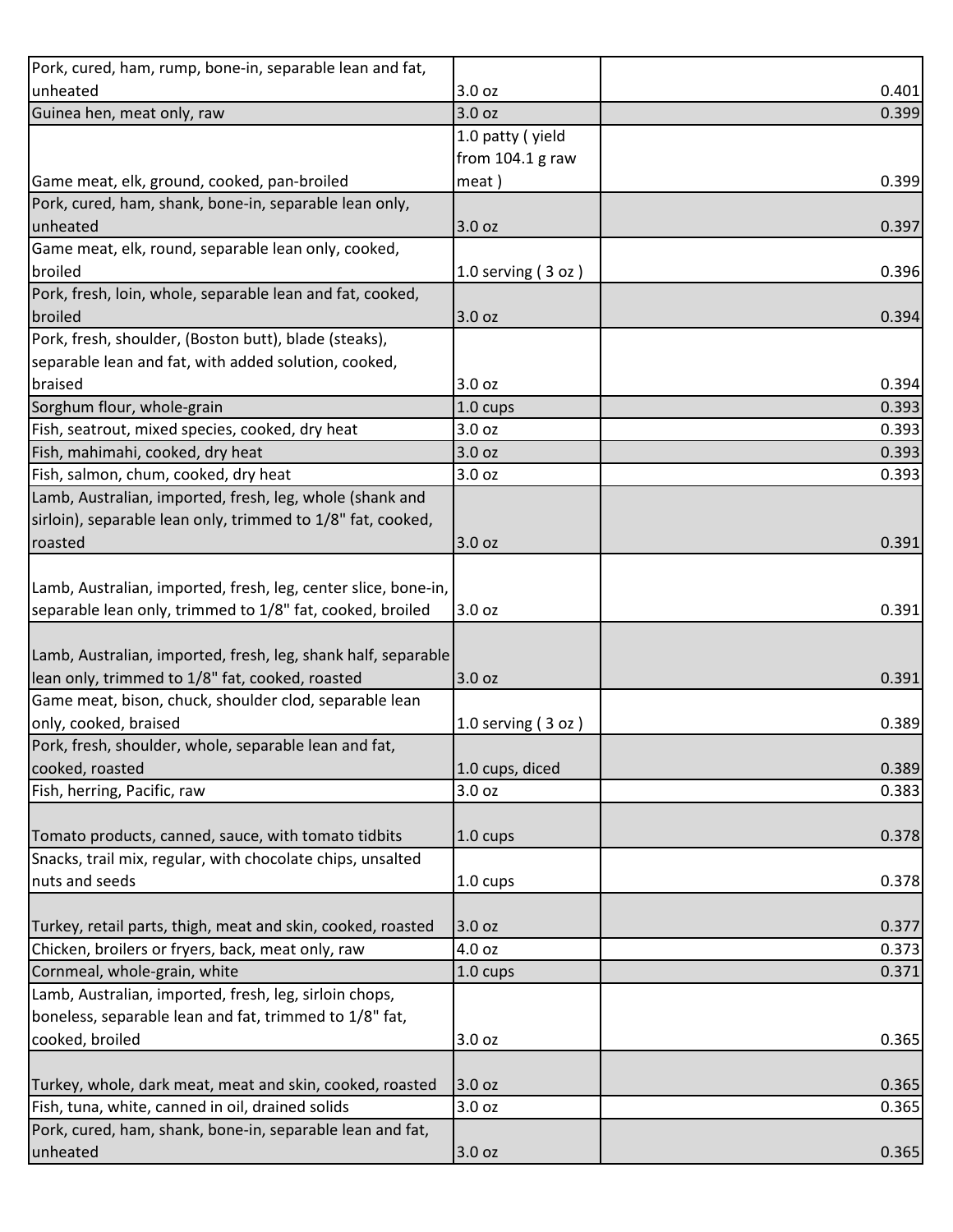| 0.362<br>slices)<br>1.0 skin<br>0.356<br>1.0 cups, cubes<br>3.0 oz<br>0.351<br>$1.0 \text{ cups}$<br>1.0 cups (1" pieces)<br>3.0 oz<br>3.0 oz<br>1.0 cups<br>3.0 oz<br>0.343<br>0.34<br>3.0 <sub>oz</sub><br>0.34<br>3.0 oz<br>Beef, short loin, porterhouse steak, separable lean only,<br>trimmed to 0" fat, choice, cooked, broiled<br>3.0 oz<br>Beef, ground, 90% lean meat / 10% fat, patty, cooked,<br>3.0 oz<br>0.337<br>Potatoes, mashed, dehydrated, prepared from granules<br>with milk, water and margarine added<br>1.0 cups<br>retail cuts, separable lean only, trimmed to 1/8" fat, cooked 3.0 oz<br>0.329<br>1.0 <sub>oz</sub><br>$1.0 \text{ cups}$<br>0.328<br>1.0 patty (yield<br>from $112.7$ g raw<br>meat)<br>1.0 medium (2" dia,<br>5" long, raw)<br>0.326<br>1.0 can (6 fl oz)<br>1.0 cups<br>$1.0 \text{ cups}$<br>1.0 cups<br>0.315<br>0.315<br>$1.0 \text{ cups}$<br>Beef, shank crosscuts, separable lean only, trimmed to 1/4"<br>3.0 oz<br>1.0 fillet<br>3.0 oz<br>0.303<br>$1.0 \text{ cups}$<br>1.0 cups, cubes<br>3.0 oz |                                                            | 1.0 cups $(1/2"$ |       |
|-----------------------------------------------------------------------------------------------------------------------------------------------------------------------------------------------------------------------------------------------------------------------------------------------------------------------------------------------------------------------------------------------------------------------------------------------------------------------------------------------------------------------------------------------------------------------------------------------------------------------------------------------------------------------------------------------------------------------------------------------------------------------------------------------------------------------------------------------------------------------------------------------------------------------------------------------------------------------------------------------------------------------------------------------------------|------------------------------------------------------------|------------------|-------|
|                                                                                                                                                                                                                                                                                                                                                                                                                                                                                                                                                                                                                                                                                                                                                                                                                                                                                                                                                                                                                                                           | Bamboo shoots, raw                                         |                  |       |
|                                                                                                                                                                                                                                                                                                                                                                                                                                                                                                                                                                                                                                                                                                                                                                                                                                                                                                                                                                                                                                                           | Potatoes, baked, skin, without salt                        |                  |       |
| 0.35<br>0.349<br>0.349<br>0.349<br>0.345<br>0.34<br>0.336<br>0.335<br>0.326<br>0.319<br>0.318<br>0.315<br>0.315<br>0.311<br>0.306<br>0.303<br>0.297                                                                                                                                                                                                                                                                                                                                                                                                                                                                                                                                                                                                                                                                                                                                                                                                                                                                                                       | Squash, winter, hubbard, baked, with salt                  |                  | 0.353 |
|                                                                                                                                                                                                                                                                                                                                                                                                                                                                                                                                                                                                                                                                                                                                                                                                                                                                                                                                                                                                                                                           | Chicken, broilers or fryers, leg, meat and skin, cooked,   |                  |       |
|                                                                                                                                                                                                                                                                                                                                                                                                                                                                                                                                                                                                                                                                                                                                                                                                                                                                                                                                                                                                                                                           | roasted                                                    |                  |       |
|                                                                                                                                                                                                                                                                                                                                                                                                                                                                                                                                                                                                                                                                                                                                                                                                                                                                                                                                                                                                                                                           | Peanuts, valencia, oil-roasted, without salt               |                  |       |
|                                                                                                                                                                                                                                                                                                                                                                                                                                                                                                                                                                                                                                                                                                                                                                                                                                                                                                                                                                                                                                                           |                                                            |                  |       |
|                                                                                                                                                                                                                                                                                                                                                                                                                                                                                                                                                                                                                                                                                                                                                                                                                                                                                                                                                                                                                                                           | Burdock root, cooked, boiled, drained, without salt        |                  |       |
|                                                                                                                                                                                                                                                                                                                                                                                                                                                                                                                                                                                                                                                                                                                                                                                                                                                                                                                                                                                                                                                           | Squab, (pigeon), meat and skin, raw                        |                  |       |
|                                                                                                                                                                                                                                                                                                                                                                                                                                                                                                                                                                                                                                                                                                                                                                                                                                                                                                                                                                                                                                                           | Chicken, broilers or fryers, meat and skin, cooked, fried, |                  |       |
|                                                                                                                                                                                                                                                                                                                                                                                                                                                                                                                                                                                                                                                                                                                                                                                                                                                                                                                                                                                                                                                           | flour                                                      |                  |       |
|                                                                                                                                                                                                                                                                                                                                                                                                                                                                                                                                                                                                                                                                                                                                                                                                                                                                                                                                                                                                                                                           | Squash, summer, zucchini, italian style, canned            |                  |       |
|                                                                                                                                                                                                                                                                                                                                                                                                                                                                                                                                                                                                                                                                                                                                                                                                                                                                                                                                                                                                                                                           | Beef, round, top round, steak, separable lean and fat,     |                  |       |
|                                                                                                                                                                                                                                                                                                                                                                                                                                                                                                                                                                                                                                                                                                                                                                                                                                                                                                                                                                                                                                                           | trimmed to 1/8" fat, choice, cooked, broiled               |                  |       |
|                                                                                                                                                                                                                                                                                                                                                                                                                                                                                                                                                                                                                                                                                                                                                                                                                                                                                                                                                                                                                                                           | Fish, wolffish, Atlantic, raw                              |                  |       |
|                                                                                                                                                                                                                                                                                                                                                                                                                                                                                                                                                                                                                                                                                                                                                                                                                                                                                                                                                                                                                                                           | Fish, mackerel, spanish, raw                               |                  |       |
|                                                                                                                                                                                                                                                                                                                                                                                                                                                                                                                                                                                                                                                                                                                                                                                                                                                                                                                                                                                                                                                           |                                                            |                  |       |
|                                                                                                                                                                                                                                                                                                                                                                                                                                                                                                                                                                                                                                                                                                                                                                                                                                                                                                                                                                                                                                                           |                                                            |                  |       |
|                                                                                                                                                                                                                                                                                                                                                                                                                                                                                                                                                                                                                                                                                                                                                                                                                                                                                                                                                                                                                                                           |                                                            |                  |       |
|                                                                                                                                                                                                                                                                                                                                                                                                                                                                                                                                                                                                                                                                                                                                                                                                                                                                                                                                                                                                                                                           | broiled                                                    |                  |       |
|                                                                                                                                                                                                                                                                                                                                                                                                                                                                                                                                                                                                                                                                                                                                                                                                                                                                                                                                                                                                                                                           |                                                            |                  |       |
|                                                                                                                                                                                                                                                                                                                                                                                                                                                                                                                                                                                                                                                                                                                                                                                                                                                                                                                                                                                                                                                           |                                                            |                  |       |
|                                                                                                                                                                                                                                                                                                                                                                                                                                                                                                                                                                                                                                                                                                                                                                                                                                                                                                                                                                                                                                                           |                                                            |                  |       |
|                                                                                                                                                                                                                                                                                                                                                                                                                                                                                                                                                                                                                                                                                                                                                                                                                                                                                                                                                                                                                                                           | Lamb, Australian, imported, fresh, composite of trimmed    |                  |       |
|                                                                                                                                                                                                                                                                                                                                                                                                                                                                                                                                                                                                                                                                                                                                                                                                                                                                                                                                                                                                                                                           |                                                            |                  |       |
|                                                                                                                                                                                                                                                                                                                                                                                                                                                                                                                                                                                                                                                                                                                                                                                                                                                                                                                                                                                                                                                           | Seeds, safflower seed meal, partially defatted             |                  |       |
|                                                                                                                                                                                                                                                                                                                                                                                                                                                                                                                                                                                                                                                                                                                                                                                                                                                                                                                                                                                                                                                           | Lima beans, immature seeds, cooked, boiled, drained,       |                  |       |
|                                                                                                                                                                                                                                                                                                                                                                                                                                                                                                                                                                                                                                                                                                                                                                                                                                                                                                                                                                                                                                                           | without salt                                               |                  |       |
|                                                                                                                                                                                                                                                                                                                                                                                                                                                                                                                                                                                                                                                                                                                                                                                                                                                                                                                                                                                                                                                           |                                                            |                  |       |
|                                                                                                                                                                                                                                                                                                                                                                                                                                                                                                                                                                                                                                                                                                                                                                                                                                                                                                                                                                                                                                                           |                                                            |                  |       |
|                                                                                                                                                                                                                                                                                                                                                                                                                                                                                                                                                                                                                                                                                                                                                                                                                                                                                                                                                                                                                                                           | Game meat, bison, ground, cooked, pan-broiled              |                  |       |
|                                                                                                                                                                                                                                                                                                                                                                                                                                                                                                                                                                                                                                                                                                                                                                                                                                                                                                                                                                                                                                                           |                                                            |                  |       |
|                                                                                                                                                                                                                                                                                                                                                                                                                                                                                                                                                                                                                                                                                                                                                                                                                                                                                                                                                                                                                                                           | Sweet potato, cooked, baked in skin, flesh, with salt      |                  |       |
|                                                                                                                                                                                                                                                                                                                                                                                                                                                                                                                                                                                                                                                                                                                                                                                                                                                                                                                                                                                                                                                           | Grapefruit juice, white, frozen concentrate, unsweetened,  |                  |       |
|                                                                                                                                                                                                                                                                                                                                                                                                                                                                                                                                                                                                                                                                                                                                                                                                                                                                                                                                                                                                                                                           | undiluted                                                  |                  |       |
|                                                                                                                                                                                                                                                                                                                                                                                                                                                                                                                                                                                                                                                                                                                                                                                                                                                                                                                                                                                                                                                           | Peas, mature seeds, sprouted, raw                          |                  |       |
|                                                                                                                                                                                                                                                                                                                                                                                                                                                                                                                                                                                                                                                                                                                                                                                                                                                                                                                                                                                                                                                           | Soup, beef and vegetables, canned, ready-to-serve          |                  |       |
|                                                                                                                                                                                                                                                                                                                                                                                                                                                                                                                                                                                                                                                                                                                                                                                                                                                                                                                                                                                                                                                           | Tomato products, canned, puree, without salt added         |                  |       |
|                                                                                                                                                                                                                                                                                                                                                                                                                                                                                                                                                                                                                                                                                                                                                                                                                                                                                                                                                                                                                                                           | Tomato products, canned, puree, with salt added            |                  |       |
|                                                                                                                                                                                                                                                                                                                                                                                                                                                                                                                                                                                                                                                                                                                                                                                                                                                                                                                                                                                                                                                           |                                                            |                  |       |
|                                                                                                                                                                                                                                                                                                                                                                                                                                                                                                                                                                                                                                                                                                                                                                                                                                                                                                                                                                                                                                                           | fat, choice, cooked, simmered                              |                  |       |
|                                                                                                                                                                                                                                                                                                                                                                                                                                                                                                                                                                                                                                                                                                                                                                                                                                                                                                                                                                                                                                                           | Fish, burbot, cooked, dry heat                             |                  |       |
|                                                                                                                                                                                                                                                                                                                                                                                                                                                                                                                                                                                                                                                                                                                                                                                                                                                                                                                                                                                                                                                           | Mollusks, octopus, common, raw                             |                  |       |
|                                                                                                                                                                                                                                                                                                                                                                                                                                                                                                                                                                                                                                                                                                                                                                                                                                                                                                                                                                                                                                                           | Rice, white, long-grain, regular, raw, unenriched          |                  |       |
|                                                                                                                                                                                                                                                                                                                                                                                                                                                                                                                                                                                                                                                                                                                                                                                                                                                                                                                                                                                                                                                           |                                                            |                  |       |
|                                                                                                                                                                                                                                                                                                                                                                                                                                                                                                                                                                                                                                                                                                                                                                                                                                                                                                                                                                                                                                                           | Mountain yam, hawaii, cooked, steamed, without salt        |                  |       |
|                                                                                                                                                                                                                                                                                                                                                                                                                                                                                                                                                                                                                                                                                                                                                                                                                                                                                                                                                                                                                                                           | Fish, grouper, mixed species, cooked, dry heat             |                  |       |
|                                                                                                                                                                                                                                                                                                                                                                                                                                                                                                                                                                                                                                                                                                                                                                                                                                                                                                                                                                                                                                                           | Peppers, pasilla, dried                                    | 1.0 pepper       | 0.296 |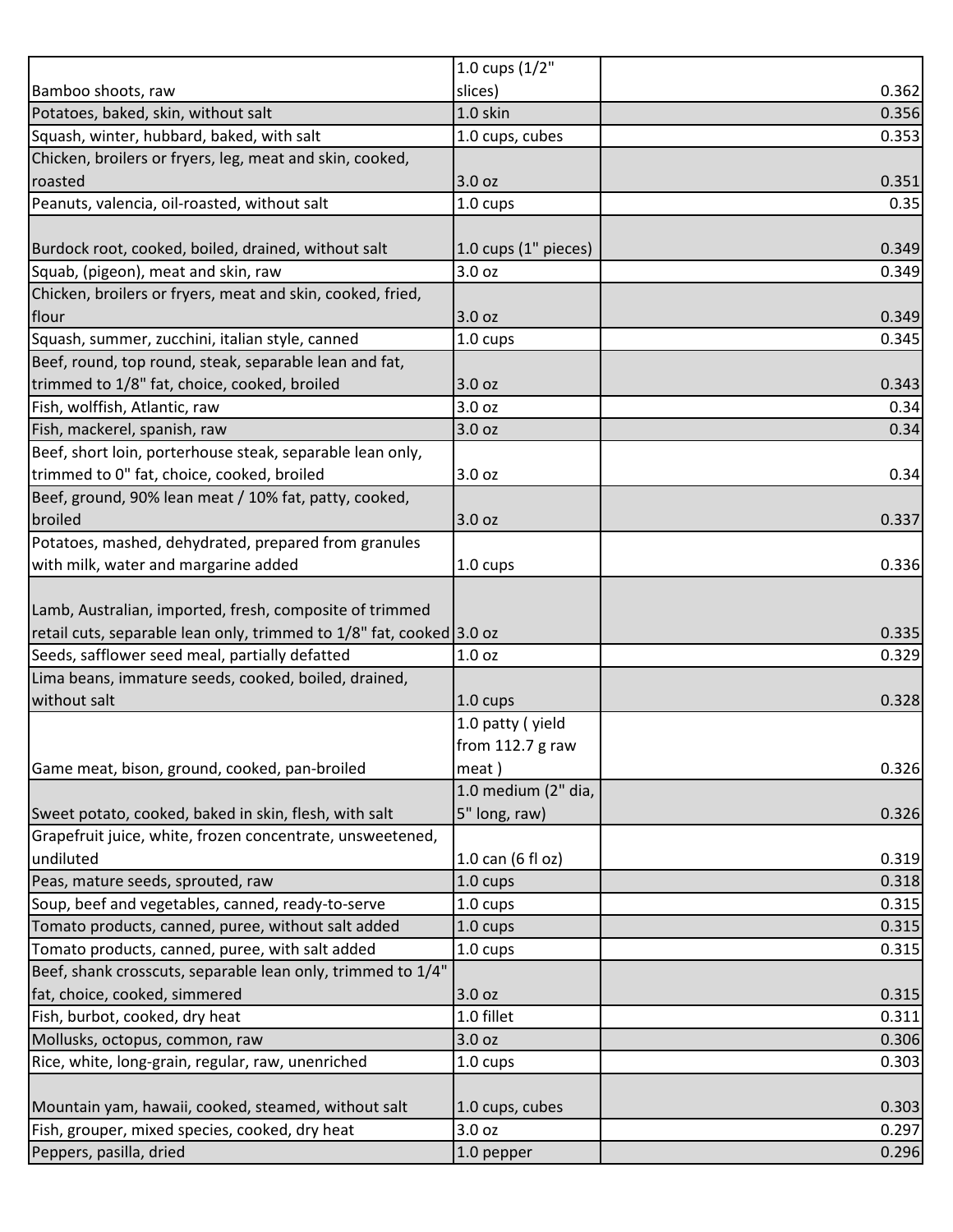| Fish, lingcod, cooked, dry heat                                                                                 | 3.0 <sub>oz</sub>  | 0.294 |
|-----------------------------------------------------------------------------------------------------------------|--------------------|-------|
| Plantains, yellow, baked                                                                                        | 1.0 cups           | 0.292 |
|                                                                                                                 |                    |       |
| Squash, winter, acorn, cooked, boiled, mashed, without salt 1.0 cups, mashed                                    |                    | 0.287 |
|                                                                                                                 |                    |       |
| Squash, winter, acorn, cooked, boiled, mashed, with salt                                                        | 1.0 cups, mashed   | 0.287 |
| Candies, confectioner's coating, peanut butter                                                                  | 1.0 cups chips     | 0.286 |
| Pork, cured, ham and water product, slice, boneless,                                                            |                    |       |
| separable lean and fat, heated, pan-broil                                                                       | $3.0$ oz $(3$ oz)  | 0.285 |
| Cabbage, chinese (pak-choi), cooked, boiled, drained, with                                                      |                    |       |
| salt                                                                                                            | 1.0 cups, shredded | 0.282 |
| Cabbage, chinese (pak-choi), cooked, boiled, drained,                                                           |                    |       |
| without salt                                                                                                    | 1.0 cups, shredded | 0.282 |
|                                                                                                                 |                    |       |
| Turkey, all classes, leg, meat and skin, cooked, roasted                                                        | 3.0 <sub>oz</sub>  | 0.281 |
| Fish, trout, rainbow, farmed, cooked, dry heat                                                                  | 1.0 fillet         | 0.274 |
| Chicken, broilers or fryers, meat and skin and giblets and                                                      |                    |       |
| neck, cooked, fried, batter                                                                                     | 3.0 oz             | 0.272 |
| Fast foods, croissant, with egg, cheese, and sausage                                                            | 1.0 sandwich       | 0.272 |
| Fish, yellowtail, mixed species, cooked, dry heat                                                               | 0.5 fillet         | 0.27  |
| Tomatoes, red, ripe, canned, packed in tomato juice                                                             | 1.0 cups           | 0.266 |
| Asparagus, canned, drained solids                                                                               | 1.0 cups           | 0.266 |
| Chicken, broilers or fryers, drumstick, meat and skin,                                                          | 1.0 cups, chopped  |       |
| cooked, stewed                                                                                                  | or diced           | 0.266 |
| Pork, fresh, shoulder, blade, boston (steaks), separable lean                                                   |                    |       |
| only, cooked, broiled                                                                                           | 3.0 <sub>oz</sub>  | 0.264 |
| POPEYES, Mild Chicken Strips, analyzed 2006                                                                     |                    | 0.262 |
|                                                                                                                 | 1.0 strip          |       |
|                                                                                                                 | 1.0 cups           | 0.262 |
| Lima beans, immature seeds, frozen, baby, unprepared                                                            |                    |       |
|                                                                                                                 | 1.0 cups, chopped  | 0.259 |
| Turnip greens, cooked, boiled, drained, without salt<br>Pasta, whole-wheat, dry (Includes foods for USDA's Food |                    |       |
|                                                                                                                 |                    |       |
| Distribution Program)                                                                                           | 1.0 cups spaghetti | 0.258 |
| Fish, salmon, pink, canned, without salt, solids with bone                                                      |                    |       |
| and liquid                                                                                                      | 3.0 oz             | 0.255 |
| Fish, grouper, mixed species, raw                                                                               | 3.0 oz             | 0.255 |
|                                                                                                                 |                    |       |
| Squash, winter, butternut, cooked, baked, without salt                                                          | 1.0 cups, cubes    | 0.254 |
| Beef, chuck, short ribs, boneless, separable lean only,                                                         |                    |       |
| trimmed to 0" fat, choice, cooked, braised                                                                      | 3.0 oz             | 0.247 |
| Veal, breast, whole, boneless, separable lean only, cooked,                                                     |                    |       |
| braised                                                                                                         | 3.0 oz             | 0.246 |
| Sausage, turkey, fresh, raw                                                                                     | 1.0 serving        | 0.246 |
| Peas, green, raw                                                                                                | 1.0 cups           | 0.245 |
| Frankfurter, pork                                                                                               | 1.0 link           | 0.245 |
| Teff, cooked                                                                                                    | $1.0 \text{ cups}$ | 0.244 |
|                                                                                                                 |                    |       |
| Squash, winter, hubbard, cooked, boiled, mashed, with salt 1.0 cups, mashed                                     |                    | 0.243 |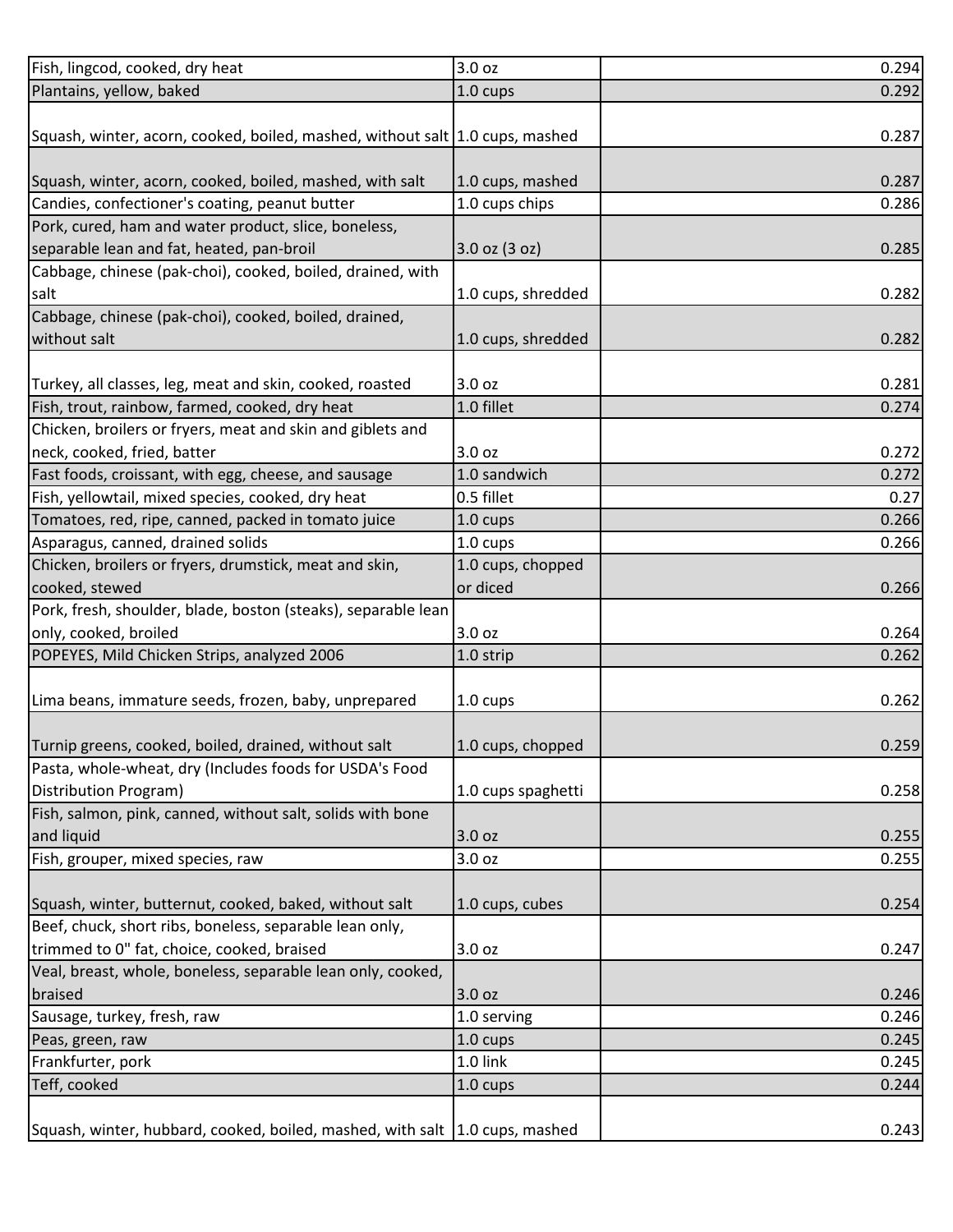| Squash, winter, hubbard, cooked, boiled, mashed, without          |                      |       |
|-------------------------------------------------------------------|----------------------|-------|
| salt                                                              | 1.0 cups, mashed     | 0.243 |
| Beef, brisket, flat half, separable lean and fat, trimmed to      |                      |       |
| 0" fat, select, cooked, braised                                   | 3.0 oz               | 0.242 |
| Peas and carrots, frozen, cooked, boiled, drained, without        | 1.0 package (10 oz)  |       |
| salt                                                              | yields               | 0.242 |
| Fish, cod, Atlantic, canned, solids and liquid                    | 3.0 oz               | 0.24  |
| Broccoli, frozen, chopped, cooked, boiled, drained, without       |                      |       |
| salt                                                              | 1.0 cups             | 0.239 |
| Fish, haddock, raw                                                | 3.0 oz               | 0.239 |
| Fish, herring, Atlantic, pickled                                  | 1.0 cups             | 0.238 |
| Toaster pastries, fruit, toasted (include apple, blueberry,       |                      |       |
| cherry, strawberry)                                               | 1.0 pastry           | 0.237 |
| Fish, cisco, raw                                                  | 1.0 fillet           | 0.237 |
| Passion-fruit, (granadilla), purple, raw                          | 1.0 cups             | 0.236 |
|                                                                   |                      |       |
| Amaranth leaves, cooked, boiled, drained, without salt            | 1.0 cups             | 0.234 |
| Fast foods, croissant, with egg, cheese, and ham                  | 1.0 item             | 0.233 |
| Beef, round, top round, separable lean and fat, trimmed to        |                      |       |
| 1/8" fat, select, cooked, braised                                 | 3.0 oz               | 0.23  |
| Pork sausage, link/patty, reduced fat, unprepared                 | 3.0 oz               | 0.23  |
|                                                                   |                      |       |
| Corn, sweet, yellow, frozen, kernels cut off cob, unprepared      |                      |       |
| (Includes foods for USDA's Food Distribution Program)             | 1.0 cups             | 0.228 |
| Snacks, potato chips, fat free, salted                            | 1.0 <sub>oz</sub>    | 0.227 |
| POPEYES, Spicy Chicken Strips, analyzed 2006                      | 1.0 strip            | 0.226 |
| Veal, shank (fore and hind), separable lean and fat, cooked,      |                      |       |
| braised                                                           | 3.0 oz               | 0.225 |
| Potatoes, flesh and skin, raw                                     | 0.5 cups, diced      | 0.223 |
| Veal, breast, whole, boneless, separable lean and fat,            |                      |       |
| cooked, braised                                                   | 3.0 oz               | 0.222 |
| Peas, edible-podded, frozen, unprepared                           | 1.0 cups             | 0.222 |
| Breadfruit, raw                                                   | 1.0 cups             | 0.22  |
|                                                                   |                      |       |
| Lamb, Australian, imported, fresh, foreshank, separable           |                      |       |
| lean only, trimmed to 1/8" fat, cooked, braised                   | 3.0 oz               | 0.218 |
|                                                                   | 1.0 unit (yield from |       |
|                                                                   | 1 lb ready-to-cook   |       |
| Chicken, broilers or fryers, leg, meat only, cooked, fried        | chicken)             | 0.218 |
|                                                                   |                      |       |
| Lima beans, immature seeds, frozen, fordhook, unprepared 1.0 cups |                      | 0.218 |
|                                                                   |                      |       |
| Soup, pea, split with ham, canned, chunky, ready-to-serve         | 1.0 cups             | 0.216 |
| Sausage, turkey, hot, smoked                                      | 2.0 oz               | 0.213 |
|                                                                   |                      |       |
| Potatoes, boiled, cooked without skin, flesh, without salt        | $0.5 \text{ cups}$   | 0.21  |
|                                                                   |                      |       |
| Potatoes, boiled, cooked without skin, flesh, with salt           | $0.5 \text{ cups}$   | 0.21  |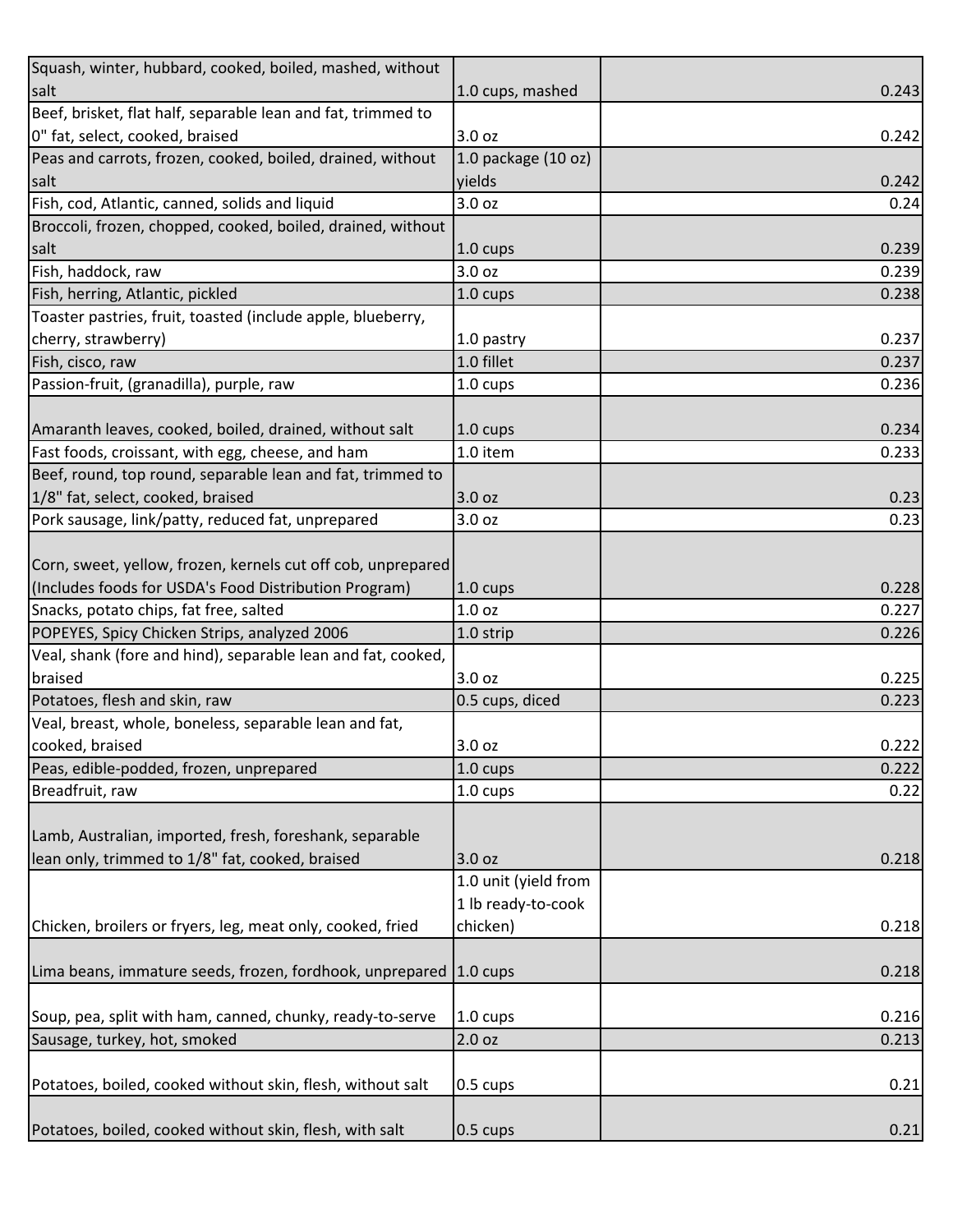| Lamb, Australian, imported, fresh, foreshank, separable                               |                      |       |
|---------------------------------------------------------------------------------------|----------------------|-------|
| lean and fat, trimmed to 1/8" fat, cooked, braised                                    | 3.0 oz               | 0.207 |
| Lima beans, immature seeds, frozen, baby, cooked, boiled,                             |                      |       |
| drained, without salt                                                                 | $1.0 \text{ cups}$   | 0.207 |
|                                                                                       |                      |       |
| Cardoon, raw                                                                          | 1.0 cups, shredded   | 0.206 |
| Potatoes, mashed, dehydrated, prepared from flakes                                    |                      |       |
| without milk, whole milk and butter added                                             | 1.0 cups             | 0.206 |
| Cereals, CREAM OF WHEAT, instant, dry                                                 | 1.0 tbsp             | 0.205 |
|                                                                                       |                      |       |
| DIGIORNO Pizza, cheese topping, rising crust, frozen, baked 1.0 slice 1/4 of pie      |                      | 0.205 |
| Beef, rib, small end (ribs 10-12), separable lean and fat,                            |                      |       |
| trimmed to 1/8" fat, choice, cooked, roasted<br>Broccoli, frozen, chopped, unprepared | 3.0 <sub>oz</sub>    | 0.204 |
|                                                                                       | 1.0 cups             | 0.203 |
|                                                                                       | 0.33 package (10     |       |
| Beans, pinto, immature seeds, frozen, unprepared                                      | oz)                  | 0.202 |
| Seeds, lotus seeds, dried                                                             | 1.0 cups             | 0.201 |
| Beverages, V8 SPLASH Smoothies, Peach Mango                                           | 1.0 serving 8 oz     | 0.201 |
| Beverages, V8 SPLASH Smoothies, Strawberry Banana                                     | 1.0 serving 8 oz     | 0.201 |
| Beverages, chocolate powder, no sugar added                                           | 2.0 tbsp             | 0.2   |
| Beverages, Energy drink, AMP, sugar free                                              | 8.0 fl oz            | 0.199 |
| Chicken, stewing, meat and skin, and giblets and neck,                                |                      |       |
| cooked, stewed                                                                        | 3.0 oz               | 0.199 |
|                                                                                       |                      |       |
| Snacks, KELLOGG, KELLOGG'S RICE KRISPIES TREATS Squares 1.0 serving                   |                      | 0.198 |
| Snacks, crisped rice bar, chocolate chip                                              | 1.0 bar $(1 oz)$     | 0.197 |
| Mangos, raw                                                                           | 1.0 cups pieces      | 0.196 |
| Pork, fresh, shoulder, blade, boston (roasts), separable lean                         |                      |       |
| and fat, cooked, roasted                                                              | 3.0 oz               | 0.196 |
| Brussels sprouts, raw                                                                 | $1.0 \text{ cups}$   | 0.193 |
| Onions, sweet, raw                                                                    | 1.0 NLEA serving     | 0.192 |
|                                                                                       |                      |       |
| Onions, raw                                                                           | 1.0 cups, chopped    | 0.192 |
| Squash, summer, crookneck and straightneck, frozen,                                   |                      |       |
| cooked, boiled, drained, without salt                                                 | 1.0 cups slices      | 0.19  |
| Litchis, raw                                                                          | 1.0 cups             | 0.19  |
| Orange juice, chilled, includes from concentrate, with                                |                      |       |
| added calcium and vitamin D                                                           | 1.0 cups             | 0.189 |
| Orange juice, chilled, includes from concentrate, with                                |                      |       |
| added calcium                                                                         | 1.0 cups             | 0.189 |
| Fish, tilapia, raw                                                                    | 1.0 fillet           | 0.188 |
|                                                                                       | 1.0 cups whole       |       |
| Nuts, almonds, dry roasted, without salt added                                        | kernels              | 0.188 |
| Spinach, canned, regular pack, solids and liquids                                     | 1.0 cups             | 0.187 |
|                                                                                       | 1.0 unit (yield from |       |
| Chicken, broilers or fryers, dark meat, meat and skin,                                | 1 lb ready-to-cook   |       |
| cooked, stewed                                                                        | chicken)             | 0.187 |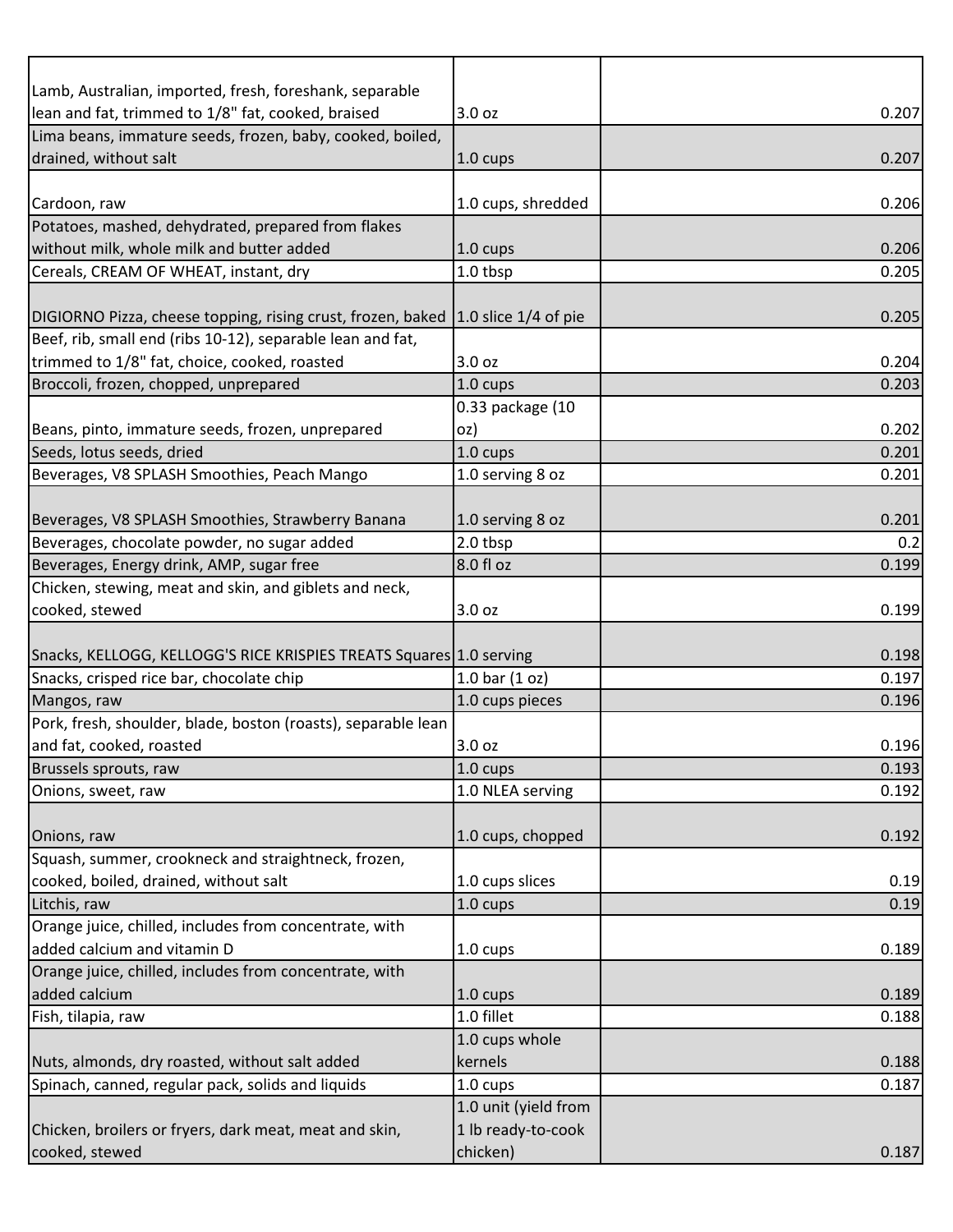| Pokeberry shoots, (poke), cooked, boiled, drained, without  |                        |       |
|-------------------------------------------------------------|------------------------|-------|
| salt                                                        | 1.0 cups               | 0.183 |
| Noodles, egg, spinach, enriched, cooked                     | 1.0 cups               | 0.182 |
| Soup, black bean, canned, condensed                         | 1.0 cups (8 fl oz)     | 0.18  |
| Vegetable juice cocktail, canned                            | $1.0 \text{ cups}$     | 0.18  |
|                                                             |                        |       |
| Lamb, Australian, imported, fresh, shoulder, blade,         |                        |       |
| separable lean only, trimmed to 1/8" fat, cooked, broiled   | 3.0 oz                 | 0.179 |
| Sausage, chicken, beef, pork, skinless, smoked              | 1.0 link               | 0.179 |
| Carrots, raw                                                | 1.0 cups chopped       | 0.177 |
|                                                             |                        |       |
| Cabbage, chinese (pe-tsai), raw                             | 1.0 cups, shredded     | 0.176 |
| Soup, chicken noodle, dry, mix                              | 1.0 packet             | 0.175 |
| Figs, canned, water pack, solids and liquids                | 1.0 cups               | 0.174 |
| Fish, scup, cooked, dry heat                                | 1.0 fillet             | 0.173 |
|                                                             |                        |       |
| Lamb, Australian, imported, fresh, shoulder, arm, separable |                        |       |
| lean and fat, trimmed to 1/8" fat, cooked, braised          | 3.0 oz                 | 0.173 |
| Tomato juice, canned, without salt added                    | 1.0 cups               | 0.17  |
| Tomato juice, canned, with salt added                       | $1.0 \text{ cups}$     | 0.17  |
|                                                             |                        |       |
| Persimmons, japanese, raw                                   | 1.0 fruit (2-1/2" dia) | 0.168 |
| Soybeans, green, raw                                        | $1.0 \text{ cups}$     | 0.166 |
| Squash, winter, butternut, frozen, cooked, boiled, without  |                        |       |
| salt                                                        | 1.0 cups, mashed       | 0.166 |
|                                                             |                        |       |
| Beverages, Propel Zero, fruit-flavored, non-carbonated      | $1.0 f$ l oz           | 0.165 |
| Cheese spread, pasteurized process, American                | 1.0 cups, diced        | 0.164 |
| Carrots, canned, regular pack, drained solids               | 1.0 cups, sliced       | 0.164 |
| Corn, sweet, yellow, frozen, kernels cut off cob, boiled,   |                        |       |
| drained, without salt                                       | 1.0 cups               | 0.163 |
| Beans, baked, canned, with pork                             | $1.0 \text{ cups}$     | 0.162 |
| Cowpeas (blackeyes), immature seeds, frozen, cooked,        |                        |       |
| boiled, drained, without salt                               | 1.0 cups               | 0.161 |
| Taro, tahitian, cooked, without salt                        | 1.0 cups slices        | 0.16  |
| Edamame, frozen, unprepared                                 | $1.0 \text{ cups}$     | 0.159 |
| Grapes, canned, thompson seedless, water pack, solids and   |                        |       |
| liquids                                                     | $1.0 \text{ cups}$     | 0.159 |
| Luncheon meat, pork, ham, and chicken, minced, canned,      |                        |       |
| reduced sodium, added ascorbic acid, includes SPAM, 25%     | 2.0 oz 1 NLEA          |       |
| less sodium                                                 | serving                | 0.158 |
| Oranges, raw, with peel                                     | 1.0 cups               | 0.158 |
| Sausage, Italian, sweet, links                              | 1.0 link 3 oz          | 0.157 |
|                                                             |                        |       |
| Peas, edible-podded, raw                                    | 1.0 cups, chopped      | 0.157 |
| Beans, kidney, mature seeds, sprouted, raw                  | 1.0 cups               | 0.156 |
| Salami, Italian, pork                                       | 1.0 <sub>oz</sub>      | 0.154 |
|                                                             |                        |       |
| Tangerines, (mandarin oranges), raw                         | 1.0 cups, sections     | 0.152 |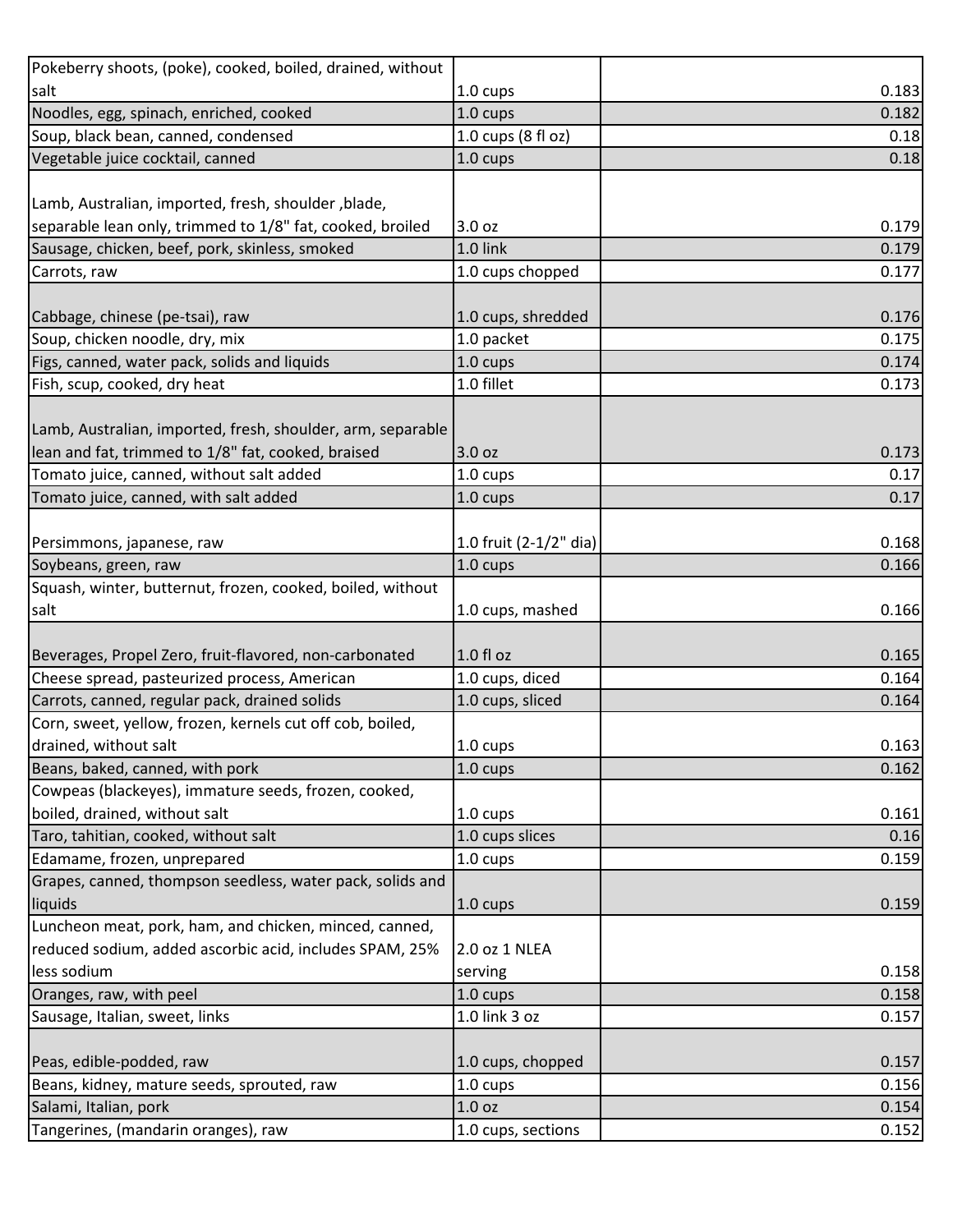| Snacks, potato chips, made from dried potatoes, fat-free,             |                        |       |
|-----------------------------------------------------------------------|------------------------|-------|
| made with olestra                                                     | 1.0 <sub>oz</sub>      | 0.151 |
| Snacks, potato chips, made from dried potatoes, cheese-               |                        |       |
| flavor                                                                | 1.0 <sub>oz</sub>      | 0.148 |
| Mushrooms, portabella, grilled                                        | 1.0 cups sliced        | 0.148 |
| Crustaceans, spiny lobster, mixed species, cooked, moist              |                        |       |
| heat                                                                  | 3.0 oz                 | 0.147 |
| Crustaceans, crab, queen, cooked, moist heat                          | 3.0 <sub>oz</sub>      | 0.147 |
|                                                                       |                        |       |
| Onions, frozen, whole, cooked, boiled, drained, without salt 1.0 cups |                        | 0.147 |
| Milk, sheep, fluid                                                    | 1.0 cups               | 0.147 |
| Rice, white, long-grain, regular, cooked, unenriched, with            |                        |       |
| salt                                                                  | $1.0 \text{ cups}$     | 0.147 |
|                                                                       |                        |       |
| Fish, flatfish (flounder and sole species), cooked, dry heat          | 1.0 fillet             | 0.146 |
| Chicory roots, raw                                                    | 1.0 root               | 0.145 |
| Squash, summer, zucchini, includes skin, cooked, boiled,              |                        |       |
| drained, without salt                                                 | 1.0 cups, sliced       | 0.144 |
| Fish, trout, mixed species, cooked, dry heat                          | 1.0 fillet             | 0.143 |
| Beans, black turtle, mature seeds, cooked, boiled, without            |                        |       |
| salt                                                                  | $1.0 \text{ cups}$     | 0.142 |
| Cauliflower, green, raw                                               | 1.0 cups               | 0.142 |
| Turkey, white, rotisserie, deli cut                                   |                        | 0.141 |
|                                                                       | $1.0$ oz $(1$ serving) |       |
| Bratwurst, pork, beef and turkey, lite, smoked                        | 1.0 serving 2.33 oz    | 0.141 |
| Leeks, (bulb and lower leaf-portion), cooked, boiled,                 |                        |       |
|                                                                       | 1.0 leek               |       |
| drained, without salt<br>Bacon and beef sticks                        |                        | 0.14  |
|                                                                       | 1.0 <sub>oz</sub>      | 0.14  |
| Apricots, canned, heavy syrup pack, with skin, solids and             |                        |       |
| liquids                                                               | 1.0 cups, halves       | 0.139 |
| Lamb, Australian, imported, fresh, loin, separable lean only,         |                        |       |
| trimmed to 1/8" fat, raw                                              | 1.0 <sub>oz</sub>      | 0.138 |
| Carrots, canned, no salt added, solids and liquids                    | 0.5 cups slices        | 0.138 |
|                                                                       |                        |       |
| Fish, cod, Pacific, raw (may have been previously frozen)             | 1.0 fillet             | 0.136 |
| Blueberries, frozen, sweetened                                        | 1.0 cups, thawed       | 0.136 |
| Beets, canned, regular pack, solids and liquids                       | $1.0 \text{ cups}$     | 0.135 |
| Fast foods, biscuit, with egg and bacon                               | 1.0 biscuit            | 0.135 |
| Cheese, mozzarella, low moisture, part-skim                           | 1.0 cups, diced        | 0.132 |
| Beans, black turtle, mature seeds, canned                             | 1.0 cups               | 0.132 |
| Chicken, skin (drumsticks and thighs), raw                            | 4.0 oz                 | 0.131 |
|                                                                       |                        |       |
| Peaches, dehydrated (low-moisture), sulfured, stewed                  | $1.0 \text{ cups}$     | 0.131 |
|                                                                       |                        |       |
| Pork, fresh, variety meats and by-products, pancreas, raw             | 1.0 <sub>oz</sub>      | 0.13  |
| Oat flour, partially debranned                                        | 1.0 cups               | 0.13  |
|                                                                       |                        |       |
| Pasta, dry, enriched                                                  | 1.0 cups spaghetti     | 0.129 |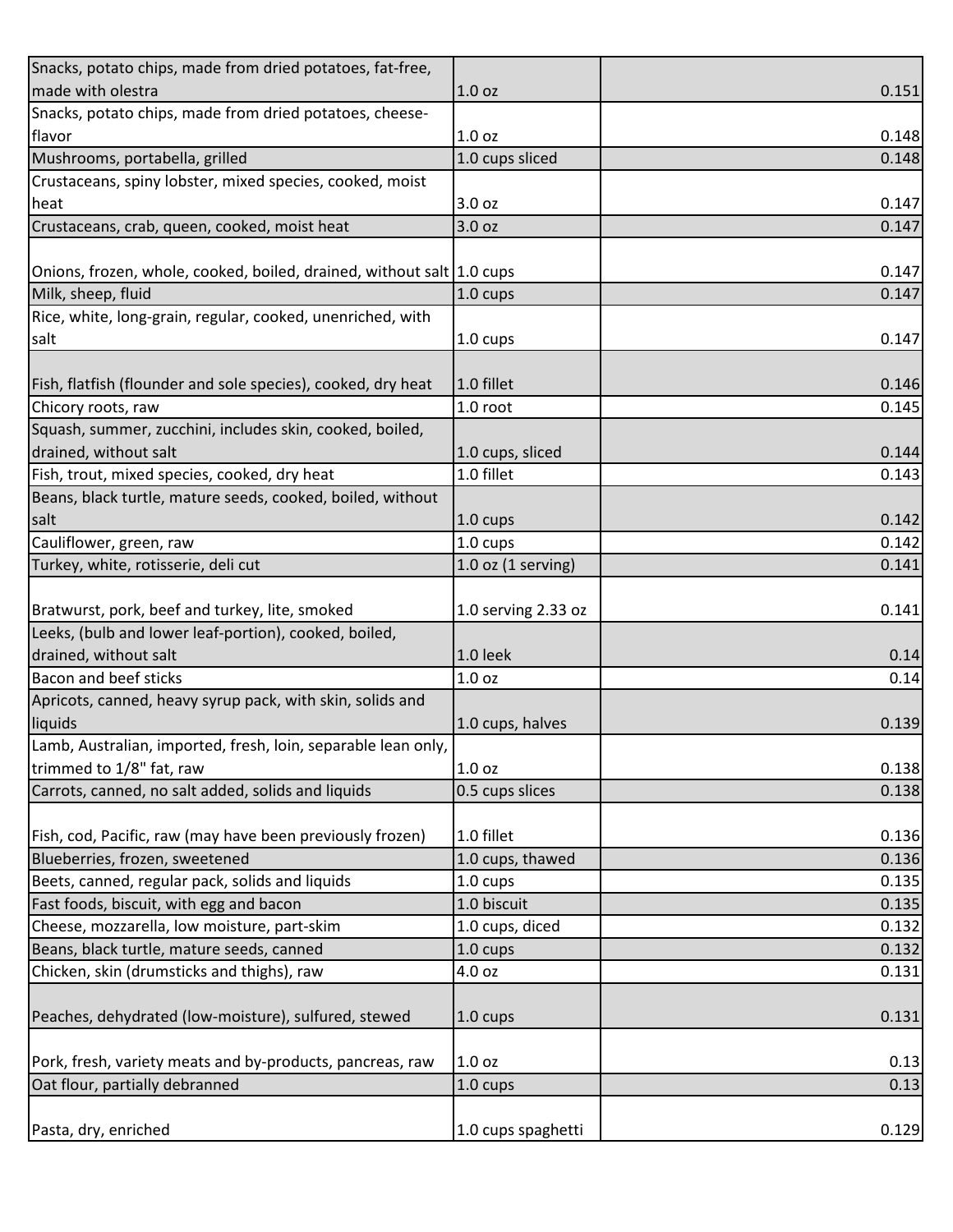| Pasta, dry, unenriched                                         | 1.0 cups spaghetti   | 0.129 |
|----------------------------------------------------------------|----------------------|-------|
| Celery, cooked, boiled, drained, without salt                  | 1.0 cups, diced      | 0.129 |
| Beerwurst, beer salami, pork and beef                          | 2.0 oz               | 0.129 |
| Beerwurst, pork and beef                                       | 1.0 serving 2 oz     | 0.129 |
|                                                                |                      |       |
| Apricots, dried, sulfured, stewed, without added sugar         | 1.0 cups, halves     | 0.128 |
|                                                                |                      |       |
| Tree fern, cooked, without salt                                | 0.5 cups, chopped    | 0.127 |
| Ham, honey, smoked, cooked                                     | $1.0$ oz (1 serving) | 0.127 |
| Eggnog                                                         | $1.0 \text{ cups}$   | 0.127 |
| Milk, reduced fat, fluid, 2% milkfat, protein fortified, with  |                      |       |
| added vitamin A and vitamin D                                  | 1.0 cups             | 0.125 |
|                                                                |                      |       |
| Veal, shank (fore and hind), separable lean only, raw          | 1.0 <sub>oz</sub>    | 0.125 |
| Pancakes, buckwheat, dry mix, incomplete                       | 1.0 <sub>oz</sub>    | 0.124 |
|                                                                |                      |       |
| Fruit cocktail, (peach and pineapple and pear and grape and    |                      |       |
| cherry), canned, heavy syrup, solids and liquids               | 1.0 cups             | 0.124 |
|                                                                |                      |       |
| Veal, shank (fore and hind), separable lean and fat, raw       | 1.0 <sub>oz</sub>    | 0.124 |
| Cress, garden, raw                                             | 1.0 cups             | 0.123 |
| Milk, lowfat, fluid, 1% milkfat, protein fortified, with added |                      |       |
| vitamin A and vitamin D                                        | $1.0 \text{ cups}$   | 0.123 |
| Milk, nonfat, fluid, protein fortified, with added vitamin A   |                      |       |
| and vitamin D (fat free and skim)                              | 1.0 cups             | 0.123 |
| POPEYES, Coleslaw                                              | 1.0 package          | 0.122 |
|                                                                | 1.0 cups sections,   |       |
| Grapefruit, raw, pink and red, all areas                       | with juice           | 0.122 |
| Mountain yam, hawaii, raw                                      | 0.5 cups, cubes      | 0.122 |
| Sweet potato, canned, syrup pack, drained solids               | $1.0 \text{ cups}$   | 0.122 |
| Apricots, canned, heavy syrup, drained                         | 1.0 cups, halves     | 0.12  |
| Cheese, ricotta, whole milk                                    | 0.5 cups             | 0.12  |
| Drumstick pods, raw                                            | 1.0 cups slices      | 0.12  |
| Gooseberries, raw                                              | 1.0 cups             | 0.12  |
| Asparagus, canned, regular pack, solids and liquids            | $0.5 \text{ cups}$   | 0.12  |
| Pasta, fresh-refrigerated, plain, as purchased                 | 4.0 oz               | 0.119 |
| Pork, fresh, variety meats and by-products, brain, cooked,     |                      |       |
| braised                                                        | 3.0 oz               | 0.119 |
| Cereals, corn grits, white, regular and quick, enriched,       |                      |       |
| cooked with water, without salt                                | 1.0 cups             | 0.118 |
| Cereals, corn grits, white, regular and quick, enriched,       |                      |       |
| cooked with water, with salt                                   | $1.0 \text{ cups}$   | 0.118 |
| Seeds, pumpkin and squash seed kernels, roasted, with salt     |                      |       |
| added                                                          | 1.0 cups             | 0.118 |
| Potatoes, french fried, cottage-cut, salt not added in         |                      |       |
| processing, frozen, as purchased                               | 10.0 strips          | 0.117 |
| Tofu, raw, firm, prepared with calcium sulfate                 | 0.5 cups             | 0.116 |
|                                                                |                      |       |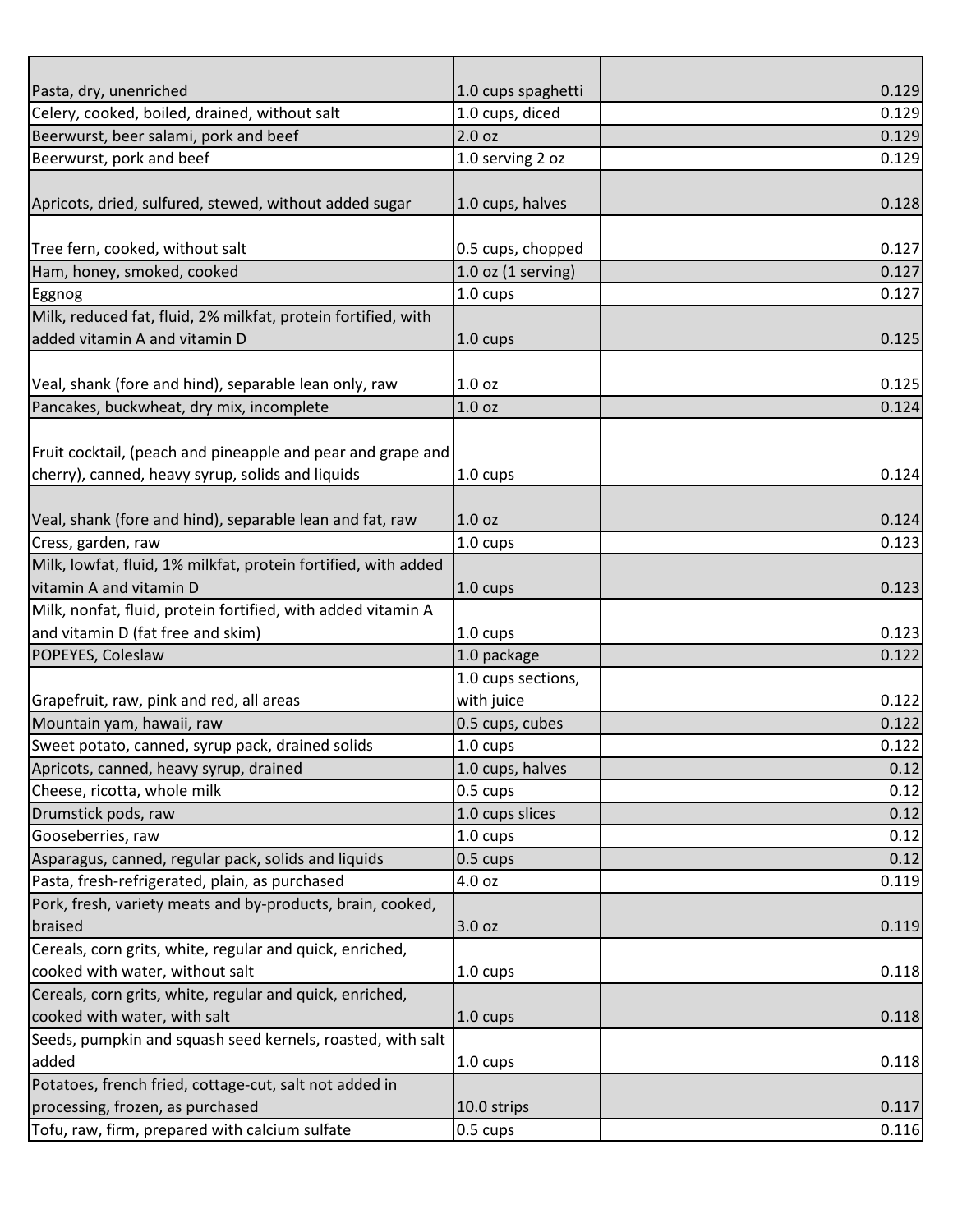| Corn, sweet, yellow, canned, vacuum pack, regular pack          | $1.0 \text{ cups}$   | 0.116 |
|-----------------------------------------------------------------|----------------------|-------|
| Cheese food, pasteurized process, American, vitamin D           |                      |       |
| fortified                                                       | 1.0 cups             | 0.115 |
|                                                                 |                      |       |
| Lamb, Australian, imported, fresh, leg, center slice, bone-in,  |                      |       |
| separable lean only, trimmed to 1/8" fat, raw                   | 1.0 <sub>oz</sub>    | 0.115 |
|                                                                 |                      |       |
| Lamb, Australian, imported, fresh, leg, sirloin half, boneless, |                      |       |
| separable lean only, trimmed to 1/8" fat, raw                   | 1.0 <sub>oz</sub>    | 0.115 |
| Lamb, Australian, imported, fresh, leg, shank half, separable   |                      |       |
| lean only, trimmed to 1/8" fat, raw                             | 1.0 <sub>oz</sub>    | 0.115 |
|                                                                 |                      |       |
| Lamb, Australian, imported, fresh, leg, whole (shank and        |                      |       |
| sirloin), separable lean only, trimmed to 1/8" fat, raw         | 1.0 <sub>oz</sub>    | 0.115 |
| Fish, pike, northern, cooked, dry heat                          | 3.0 <sub>oz</sub>    | 0.115 |
| Kiwifruit, green, raw                                           | 1.0 cups, sliced     | 0.113 |
|                                                                 | 1.0 cups sections,   |       |
|                                                                 | without              |       |
| Oranges, raw, California, valencias                             | membranes            | 0.113 |
| Egg, yolk, raw, frozen, sugared, pasteurized                    | 1.0 <sub>oz</sub>    | 0.113 |
| Lemon juice, raw                                                | 1.0 cups             | 0.112 |
|                                                                 | 1.0 unit (yield from |       |
|                                                                 | 1 lb ready-to-cook   |       |
| Chicken, broilers or fryers, back, meat and skin, raw           | chicken)             | 0.112 |
|                                                                 | 0.5 cups (1 NLEA     |       |
| Cereals, QUAKER, QUAKER MultiGrain Oatmeal, dry                 | serving)             | 0.112 |
| Blueberries, wild, canned, heavy syrup, drained                 | 1.0 cups             | 0.112 |
| Cherries, sour, red, canned, light syrup pack, solids and       |                      |       |
| liquids                                                         | 1.0 cups             | 0.111 |
| Lamb, shoulder, blade, separable lean and fat, trimmed to       |                      |       |
| 1/8" fat, choice, cooked, roasted                               | 3.0 oz               | 0.111 |
| Lamb, loin, separable lean and fat, trimmed to 1/8" fat,        |                      |       |
| choice, cooked, roasted                                         | 3.0 oz               | 0.111 |
| Lamb, New Zealand, imported, frozen, leg, whole (shank          |                      |       |
| and sirloin), separable lean and fat, trimmed to 1/8" fat,      |                      |       |
| cooked, roasted                                                 | 3.0 oz               | 0.111 |
| Fast Foods, biscuit, with egg and sausage                       | 1.0 item             | 0.11  |
| Bologna, pork, turkey and beef                                  | 1.0 <sub>oz</sub>    | 0.11  |
|                                                                 |                      |       |
| Turnip greens, frozen, cooked, boiled, drained, without salt    | $1.0 \text{ cups}$   | 0.11  |
|                                                                 |                      |       |
| Lamb, Australian, imported, fresh, composite of trimmed         |                      |       |
| retail cuts, separable lean only, trimmed to 1/8" fat, raw      | 1.0 <sub>oz</sub>    | 0.109 |
|                                                                 | 0.33 package (10     |       |
| Collards, frozen, chopped, unprepared                           | oz)                  | 0.109 |
| Turnip greens and turnips, frozen, cooked, boiled, drained,     |                      |       |
| with salt                                                       | 1.0 cups             | 0.109 |
|                                                                 |                      |       |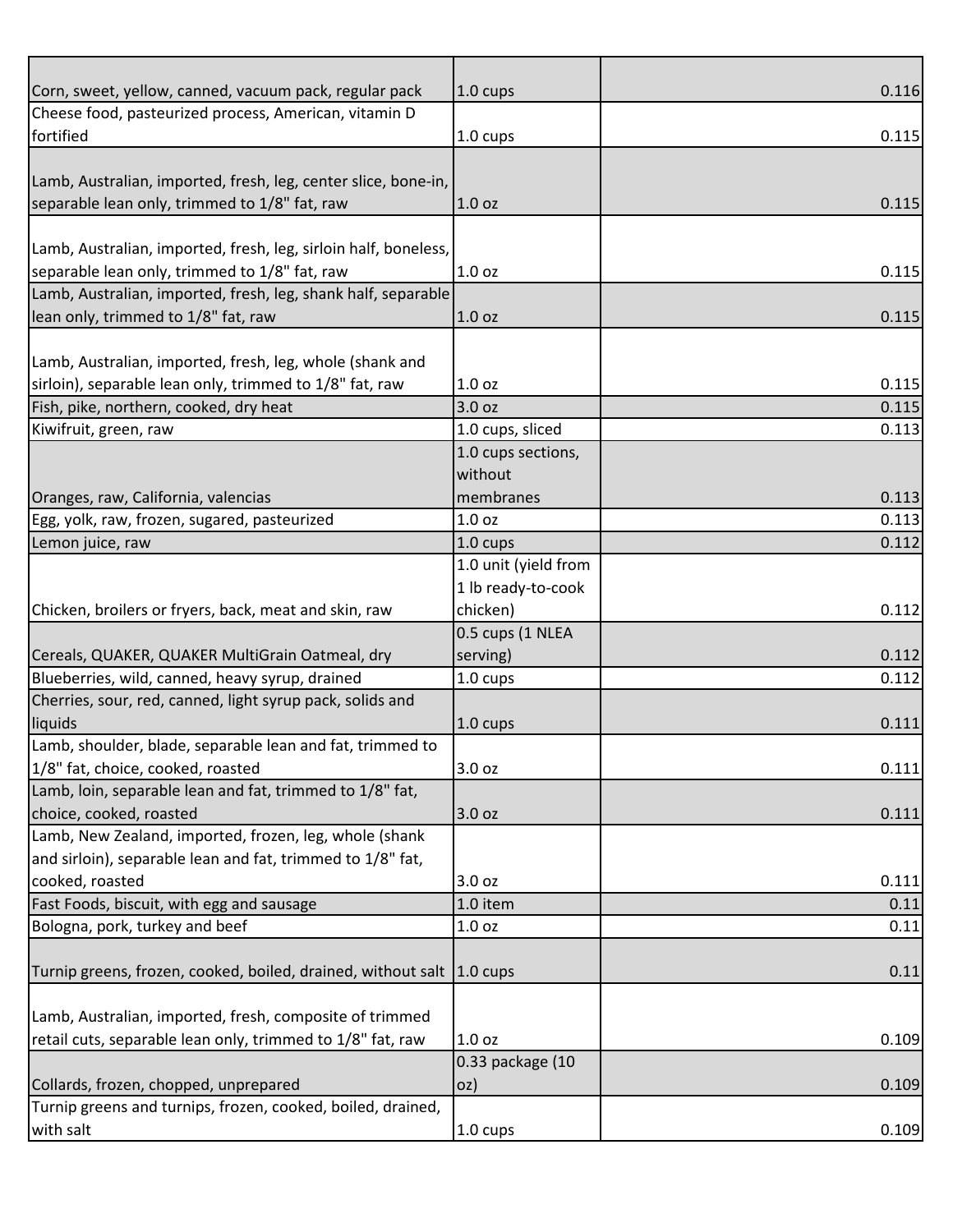|                                                                | 1.0 cups spiral      |       |
|----------------------------------------------------------------|----------------------|-------|
| Macaroni, vegetable, enriched, dry                             | shaped               | 0.108 |
| Milk, dry, nonfat, regular, without added vitamin A and        |                      |       |
| vitamin D                                                      | $0.25$ cups          | 0.108 |
|                                                                |                      |       |
| Soybeans, green, cooked, boiled, drained, without salt         | 1.0 cups             | 0.108 |
| Cheese, American, nonfat or fat free                           | 1.0 serving          | 0.108 |
| Cowpeas (blackeyes), immature seeds, cooked, boiled,           |                      |       |
| drained, without salt                                          | 1.0 cups             | 0.107 |
| Snacks, potato chips, barbecue-flavor                          | 1.0 <sub>oz</sub>    | 0.106 |
| Lamb, Australian, imported, fresh, leg, center slice, bone-in, |                      |       |
| separable lean and fat, trimmed to 1/8" fat, raw               | 1.0 <sub>oz</sub>    | 0.106 |
| Pie crust, deep dish, frozen, unbaked, made with enriched      | 1.0 pie crust        |       |
| flour                                                          | (average weight)     | 0.106 |
|                                                                |                      |       |
| Turnips, frozen, cooked, boiled, drained, without salt         | 1.0 cups             | 0.105 |
| Liverwurst spread                                              | $0.25$ cups          | 0.104 |
|                                                                |                      |       |
| Soup, tomato, canned, condensed, reduced sodium                | 1.0 serving 1/2 cups | 0.104 |
| Cherries, sour, red, frozen, unsweetened (Includes foods for   |                      |       |
| USDA's Food Distribution Program)                              | 1.0 cups, unthawed   | 0.104 |
|                                                                | 1.0 cups chopped     |       |
| Chicken, gizzard, all classes, cooked, simmered                | or dice              | 0.103 |
| Chicken, broiler, rotisserie, BBQ, back meat only              | 3.0 <sub>oz</sub>    | 0.103 |
|                                                                |                      |       |
| Pastrami, beef, 98% fat-free                                   | 1.0 serving 6 slices | 0.103 |
| Milk, producer, fluid, 3.7% milkfat                            | 1.0 cups             | 0.102 |
| Lamb, shoulder, arm, separable lean and fat, trimmed to        |                      |       |
| 1/8" fat, cooked, broiled                                      | 3.0 oz               | 0.102 |
| Lamb, rib, separable lean and fat, trimmed to 1/8" fat,        |                      |       |
| choice, cooked, roasted                                        | 3.0 <sub>oz</sub>    | 0.102 |
| Milk, buttermilk, dried                                        | $0.25$ cups          | 0.101 |
| Grapes, american type (slip skin), raw                         | 1.0 cups             | 0.101 |
|                                                                | 12.0 oz serving 2.7  |       |
| Sausage, pork and beef, with cheddar cheese, smoked            | <b>OZ</b>            | 0.1   |
| Milk, chocolate, fluid, commercial, whole, with added          |                      |       |
| vitamin A and vitamin D                                        | 1.0 cups             | 0.1   |
|                                                                |                      |       |
| Nuts, mixed nuts, oil roasted, with peanuts, lightly salted    | 1.0 <sub>oz</sub>    | 0.1   |
| Pomegranate juice, bottled                                     | $1.0 \text{ cups}$   | 0.1   |
|                                                                | 1.0 cups sections,   |       |
| Grapefruit, raw, white, Florida                                | with juice           | 0.099 |
|                                                                |                      |       |
| Soybeans, mature seeds, sprouted, cooked, steamed              | 1.0 cups             | 0.099 |
|                                                                | 1.0 unit (yield from |       |
| Chicken, broilers or fryers, drumstick, meat only, cooked,     | 1 lb ready-to-cook   |       |
| fried                                                          | chicken)             | 0.098 |
| Boysenberries, canned, heavy syrup                             | 1.0 cups             | 0.097 |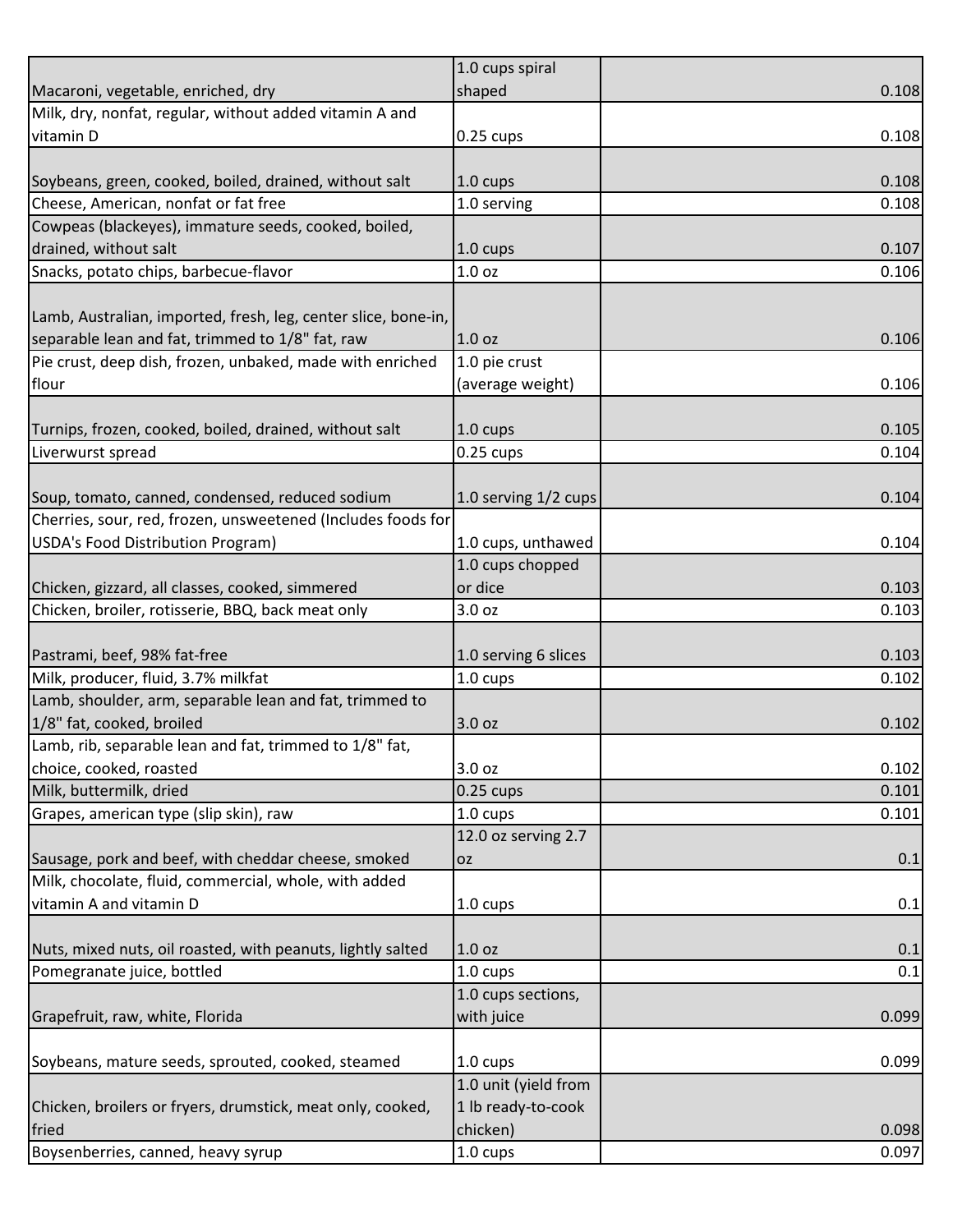| Cowpeas (blackeyes), immature seeds, raw                      | 1.0 cups             | 0.097          |
|---------------------------------------------------------------|----------------------|----------------|
|                                                               | 1.0 unit (yield from |                |
|                                                               | 1 lb ready-to-cook   |                |
| Chicken, broilers or fryers, giblets, raw                     | chicken)             | 0.097          |
| Cheese, provolone                                             | 1.0 cups, diced      | 0.096          |
|                                                               |                      |                |
| Loganberries, frozen                                          | 1.0 cups, unthawed   | 0.096          |
| Corn, sweet, yellow, canned, brine pack, regular pack, solids |                      |                |
| and liquids                                                   | 1.0 cups             | 0.095          |
| Cheese, swiss                                                 | 1.0 cups, diced      | 0.094          |
| Braunschweiger (a liver sausage), pork                        | 1.0 <sub>oz</sub>    | 0.094          |
| Lamb, rib, separable lean and fat, trimmed to 1/8" fat,       |                      |                |
| choice, cooked, broiled                                       | 3.0 oz               | 0.093          |
|                                                               |                      |                |
| Lamb, New Zealand, imported, frozen, loin, separable lean     |                      |                |
| and fat, trimmed to 1/8" fat, cooked, broiled                 | 3.0 oz               | 0.093          |
| Lamb, shoulder, blade, separable lean and fat, trimmed to     |                      |                |
| 1/8" fat, choice, cooked, braised                             | 3.0 oz               | 0.093          |
| Rice, white, medium-grain, cooked, unenriched                 | 1.0 cups             | 0.093          |
|                                                               |                      |                |
| Blackberries, frozen, unsweetened                             | 1.0 cups, unthawed   | 0.092          |
| Lime juice, raw                                               | 1.0 cups             | 0.092          |
| Bologna, pork and turkey, lite                                | 1.0 serving 2 oz     | 0.091          |
|                                                               |                      |                |
| Biscuits, plain or buttermilk, dry mix                        | 1.0 cups, purchased  | 0.091<br>0.091 |
| Beets, raw                                                    | 1.0 cups             | 0.091          |
| Snacks, potato sticks                                         | 1.0 <sub>oz</sub>    |                |
|                                                               | 1.0 wing, bone and   |                |
|                                                               | skin removed (yield  |                |
|                                                               | from 1 lb ready-to-  |                |
| Chicken, broilers or fryers, wing, meat only, raw             | cook chicken)        | 0.09           |
| Fast foods, english muffin, with egg, cheese, and canadian    |                      |                |
| bacon                                                         | 1.0 sandwich         | 0.089          |
| Pears, dried, sulfured, stewed, without added sugar           | 1.0 cups, halves     | 0.089          |
| Fish, salmon, pink, canned, drained solids                    | 3.0 oz               | 0.089          |
| Beverages, Orange drink, breakfast type, with juice and       |                      |                |
| pulp, frozen concentrate                                      | 1.0 f1 oz            | 0.089          |
|                                                               | 0.33 package (10     |                |
| Onions, frozen, whole, unprepared                             | oz)                  | 0.088          |
|                                                               | 0.25 cups (1 NLEA    |                |
| Cereals, CREAM OF RICE, dry                                   | serving)             | 0.088          |
| Candies, NESTLE, BUTTERFINGER Crisp                           | 1.0 piece            | 0.088          |
| Cheese, cheddar (Includes foods for USDA's Food               |                      |                |
| Distribution Program)                                         | 1.0 cups, diced      | 0.087          |
| Nuts, coconut meat, dried (desiccated), toasted               | 1.0 <sub>oz</sub>    | 0.087          |
|                                                               | 1.0 serving (1 hot   |                |
| Frankfurter, meat                                             | dog)                 | 0.086          |
| Bread, cracked-wheat                                          | 1.0 <sub>oz</sub>    | 0.086          |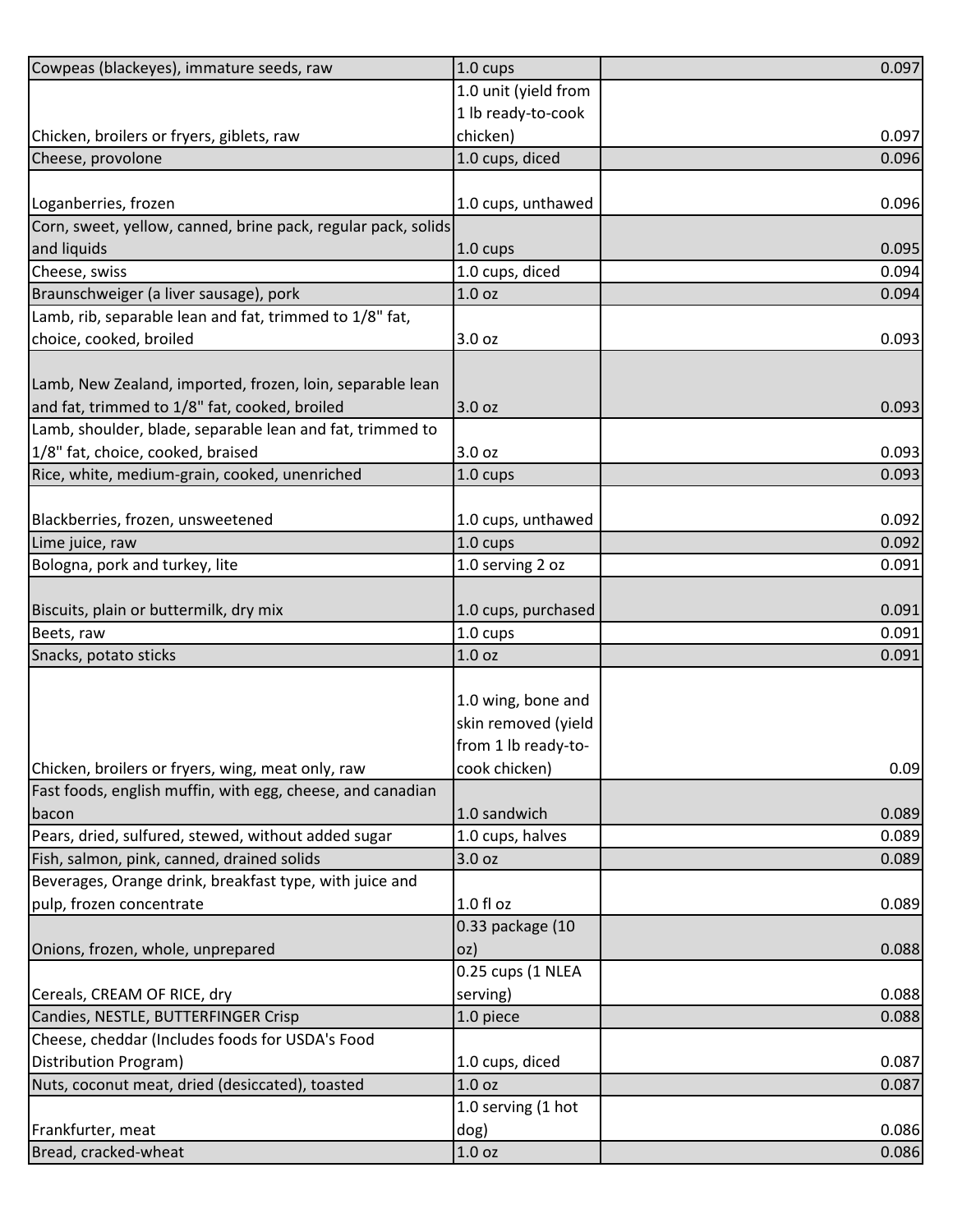| Fish, herring, Atlantic, raw                                | 1.0 oz, boneless     | 0.086 |
|-------------------------------------------------------------|----------------------|-------|
|                                                             |                      |       |
| Nuts, coconut meat, dried (desiccated), not sweetened       | 1.0 <sub>oz</sub>    | 0.085 |
| Egg, whole, raw, fresh                                      | 1.0 large            | 0.085 |
| Lamb, Australian, imported, fresh, shoulder, blade,         |                      |       |
| separable lean only, trimmed to 1/8" fat, raw               | 1.0 <sub>oz</sub>    | 0.085 |
| Egg, whole, cooked, fried                                   | 1.0 large            | 0.085 |
| Milk, dry, nonfat, calcium reduced                          | 1.0 <sub>oz</sub>    | 0.084 |
|                                                             |                      |       |
| Yogurt, plain, low fat                                      | 1.0 container (6 oz) | 0.083 |
|                                                             | 16.0 crackers 1      |       |
| Crackers, wheat, regular                                    | serving              | 0.083 |
| Radishes, raw                                               | 1.0 cups slices      | 0.082 |
| Noodles, egg, dry, unenriched                               | 1.0 cups             | 0.082 |
|                                                             | 0.5 cups, chopped    |       |
| Turnip greens, frozen, unprepared                           | or diced             | 0.082 |
| Lamb, Australian, imported, fresh, foreshank, separable     |                      |       |
| lean only, trimmed to 1/8" fat, raw                         | 1.0 <sub>oz</sub>    | 0.082 |
| Cereals, corn grits, yellow, regular and quick, enriched,   |                      |       |
| cooked with water, without salt                             | 1.0 cups             | 0.082 |
| Cheese, parmesan, grated                                    | 1.0 cups             | 0.081 |
| Beans, snap, green, frozen, cooked, boiled, drained without |                      |       |
| salt                                                        | 1.0 cups             | 0.081 |
| Pie crust, deep dish, frozen, baked, made with enriched     | 1.0 pie crust        |       |
| flour                                                       | (average weight)     | 0.081 |
| Purslane, cooked, boiled, drained, without salt             | 1.0 cups             | 0.081 |
| Onions, dehydrated flakes                                   | 1.0 tbsp             | 0.08  |
| Cereals ready-to-eat, POST, Shredded Wheat, original big    | 2.0 biscuits (1 NLEA |       |
| biscuit                                                     | serving)             | 0.08  |
| Nuts, chestnuts, chinese, boiled and steamed                | 1.0 <sub>oz</sub>    | 0.08  |
| Salad dressing, mayonnaise, soybean and safflower oil, with |                      |       |
| salt                                                        | 1.0 tablespoon       | 0.08  |
|                                                             |                      |       |
| Water convolvulus, cooked, boiled, drained, with salt       | 1.0 cups, chopped    | 0.079 |
| Pancakes, plain, frozen, ready-to-heat, microwave (includes |                      |       |
| buttermilk)                                                 | 1.0 <sub>oz</sub>    | 0.079 |
| Currants, red and white, raw                                | 1.0 cups             | 0.078 |
|                                                             |                      |       |
| Fruit salad, (peach and pear and apricot and pineapple and  |                      |       |
| cherry), canned, water pack, solids and liquids             | 1.0 cups             | 0.078 |
| Pie Crust, Cookie-type, Chocolate, Ready Crust              | 1.0 crust            | 0.078 |
| Snacks, pretzels, hard, whole-wheat including both salted   |                      |       |
| and unsalted                                                | 1.0 <sub>oz</sub>    | 0.078 |
| Cheese, cottage, lowfat, 1% milkfat                         | 4.0 oz               | 0.077 |
| Cheese, cottage, creamed, with fruit                        | 4.0 oz               | 0.077 |
|                                                             |                      |       |
| Yogurt, fruit, low fat, 11g protein/8 oz                    | 1.0 container (6 oz) | 0.076 |
| Fish, cisco, smoked                                         | 1.0 <sub>oz</sub>    | 0.076 |
| Mollusks, mussel, blue, raw                                 | 1.0 cups             | 0.075 |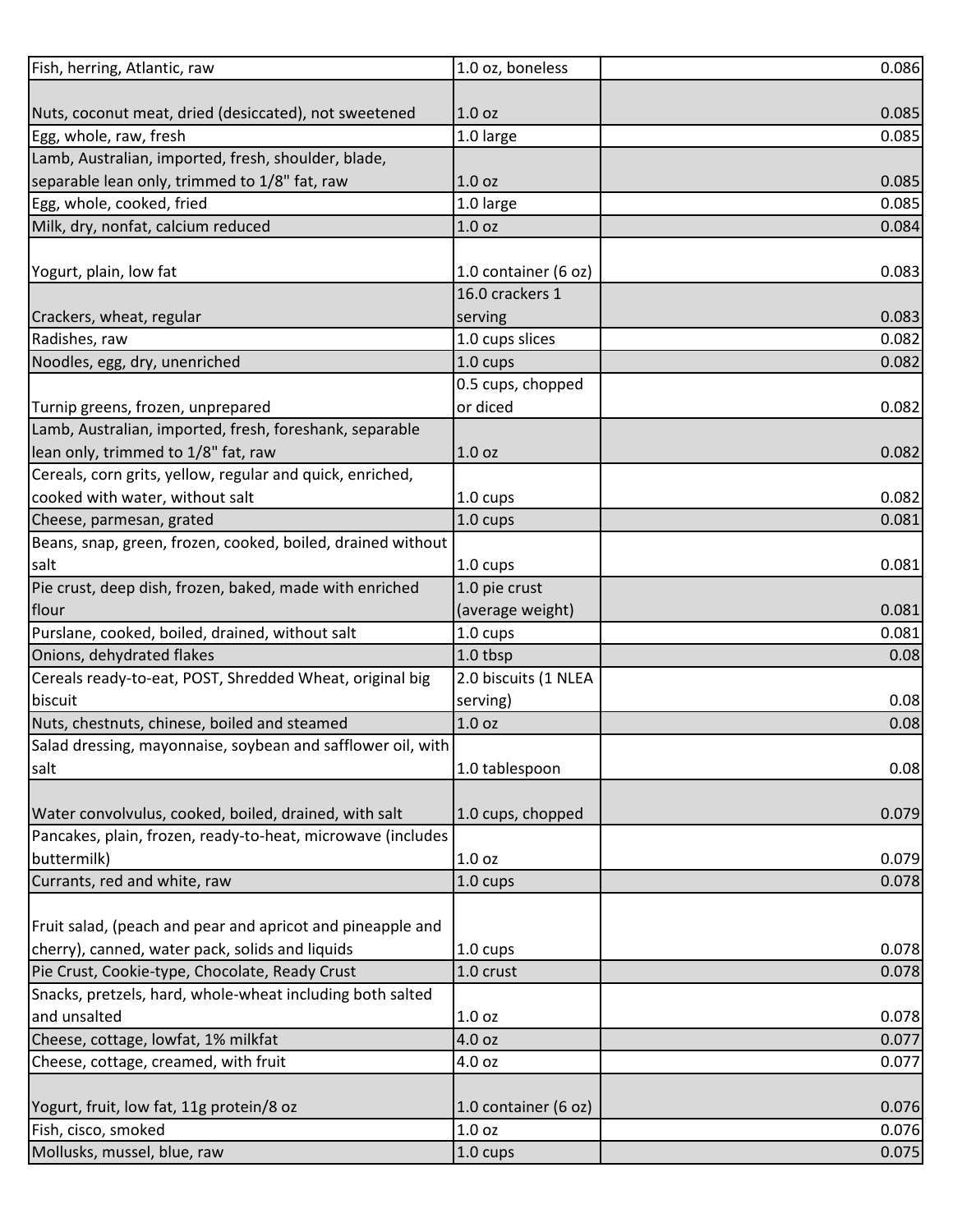| Lamb, Australian, imported, fresh, foreshank, separable             |                      |       |
|---------------------------------------------------------------------|----------------------|-------|
| lean and fat, trimmed to 1/8" fat, raw                              | 1.0 <sub>oz</sub>    | 0.075 |
|                                                                     |                      |       |
| Cherries, sweet, canned, water pack, solids and liquids             | 1.0 cups, pitted     | 0.074 |
| Lamb, Australian, imported, fresh, shoulder, blade,                 |                      |       |
| separable lean and fat, trimmed to 1/8" fat, raw                    | 1.0 <sub>oz</sub>    | 0.074 |
|                                                                     |                      |       |
| Lamb, Australian, imported, fresh, shoulder, whole (arm             |                      |       |
| and blade), separable lean and fat, trimmed to 1/8" fat, raw 1.0 oz |                      | 0.074 |
|                                                                     |                      |       |
| Boysenberries, frozen, unsweetened                                  | 1.0 cups, unthawed   | 0.074 |
| Cheese, muenster                                                    | 1.0 cups, diced      | 0.074 |
| Currants, european black, raw                                       | 1.0 cups             | 0.074 |
| Beverages, Protein powder soy based                                 | 1.0 scoop            | 0.074 |
| Barbecue loaf, pork, beef                                           | 1.0 <sub>oz</sub>    | 0.074 |
|                                                                     |                      |       |
| Noodles, egg, unenriched, cooked, without added salt                | $1.0 \text{ cups}$   | 0.074 |
| Game meat, bison, top sirloin, separable lean only, trimmed         |                      |       |
| to 0" fat, raw                                                      | 1.0 <sub>oz</sub>    | 0.073 |
| Cheese, mexican, queso chihuahua                                    | 1.0 cups, diced      | 0.073 |
|                                                                     | 1.0 large (2-1/2"    |       |
| Figs, raw                                                           | dia)                 | 0.072 |
| Egg, whole, cooked, poached                                         | 1.0 large            | 0.072 |
|                                                                     | 0.33 package (10     |       |
| Onions, frozen, chopped, unprepared                                 | oz)                  | 0.071 |
| Asparagus, cooked, boiled, drained                                  | 0.5 cups             | 0.071 |
| Sausage, pork and turkey, pre-cooked                                | 1.0 serving          | 0.071 |
| Bagels, plain, enriched, with calcium propionate (includes          |                      |       |
| onion, poppy, sesame)                                               | 1.0 bagel            | 0.069 |
| Bread, whole-wheat, commercially prepared                           | 1.0 slice            | 0.069 |
| Cereals ready-to-eat, POST, Shredded Wheat, original                | 1.0 cups (1 NLEA     |       |
| spoon-size                                                          | serving)             | 0.069 |
| Broccoli raab, raw                                                  | 1.0 cups chopped     | 0.068 |
| Snacks, tortilla chips, low fat, made with olestra, nacho           |                      |       |
| cheese                                                              | 1.0 <sub>oz</sub>    | 0.068 |
|                                                                     |                      |       |
| Lamb, New Zealand, imported, frozen, foreshank, separable           |                      |       |
| lean and fat, trimmed to 1/8" fat, cooked, braised                  | 3.0 oz               | 0.068 |
|                                                                     | 1.0 cups, with pits, |       |
| Cherries, sweet, raw                                                | yields               | 0.068 |
| Mung beans, mature seeds, sprouted, cooked, boiled,                 |                      |       |
| drained, without salt                                               | 1.0 cups             | 0.067 |
| Applesauce, canned, sweetened, without salt                         | 1.0 cups             | 0.066 |
|                                                                     |                      |       |
| Cereals, CREAM OF RICE, cooked with water, with salt                | 1.0 cups             | 0.066 |
|                                                                     | 0.75 cups (1 NLEA    |       |
| Cereals ready-to-eat, BARBARA'S PUFFINS, original                   | serving)             | 0.066 |
| Snacks, tortilla chips, nacho-flavor, reduced fat                   | 1.0 oz               | 0.065 |
| Cheese, cottage, lowfat, 2% milkfat                                 | 4.0 oz               | 0.064 |
|                                                                     |                      |       |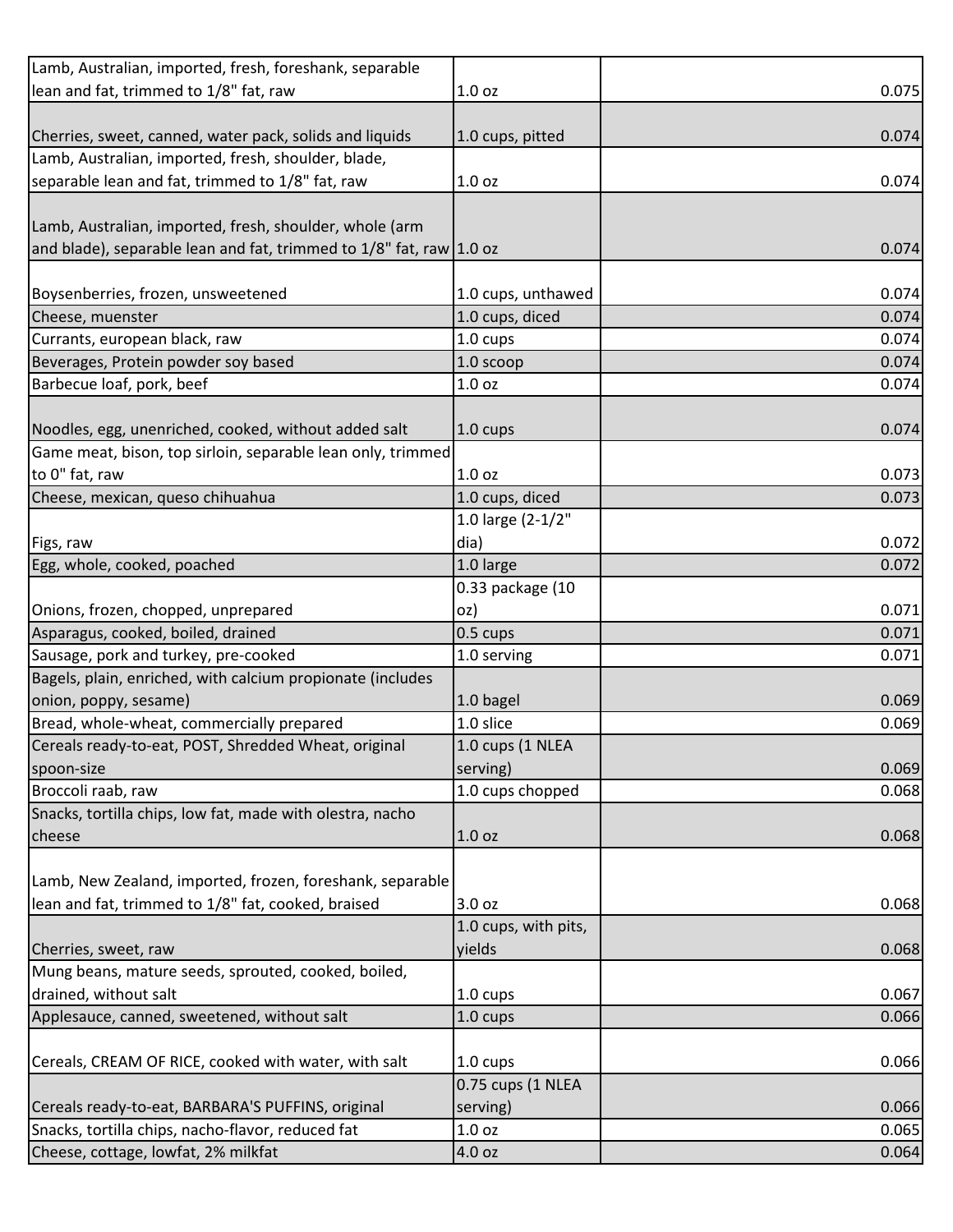| Focaccia, Italian flatbread, plain                           | 1.0 piece            | 0.064 |
|--------------------------------------------------------------|----------------------|-------|
| Cheese, camembert                                            | 1.0 <sub>oz</sub>    | 0.064 |
|                                                              |                      |       |
| Cowpeas, leafy tips, raw                                     | 1.0 cups, chopped    | 0.064 |
| Bologna, meat and poultry                                    | 1.0 slice            | 0.064 |
| Soup, chicken gumbo, canned, condensed                       | 0.5 cups (4 fl oz)   | 0.063 |
| Snacks, fruit leather, rolls                                 | 1.0 large            | 0.063 |
|                                                              |                      |       |
| Chicken breast, oven-roasted, fat-free, sliced               | 1.0 serving 2 slices | 0.063 |
|                                                              |                      |       |
| Yogurt, fruit, low fat, 9 g protein/8 oz                     | 1.0 container (6 oz) | 0.063 |
|                                                              |                      |       |
| Fruit cocktail, (peach and pineapple and pear and grape and  |                      |       |
| cherry), canned, extra light syrup, solids and liquids       | $0.5 \text{ cups}$   | 0.063 |
| Candies, 5TH AVENUE Candy Bar                                | 1.0 bar 2 oz         | 0.062 |
| Carrots, frozen, unprepared (Includes foods for USDA's       |                      |       |
| Food Distribution Program)                                   | 0.5 cups slices      | 0.061 |
| Kale, frozen, unprepared                                     | 1.0 cups             | 0.06  |
| Milk, chocolate, fluid, commercial, reduced fat, with added  |                      |       |
| vitamin A and vitamin D                                      | 1.0 cups             | 0.06  |
|                                                              |                      |       |
| Pork, fresh, variety meats and by-products, feet, raw        | 4.0 oz               | 0.06  |
| Infant formula, ABBOTT NUTRITION, SIMILAC, GO AND            |                      |       |
| GROW, ready-to-feed, with ARA and DHA                        | 5.0 fl oz            | 0.06  |
| Fish, mackerel, jack, canned, drained solids                 | 1.0 oz, boneless     | 0.06  |
| Lamb, New Zealand, imported, frozen, shoulder, whole         |                      |       |
| (arm and blade), separable lean and fat, trimmed to 1/8"     |                      |       |
| fat, cooked, braised                                         | 3.0 <sub>oz</sub>    | 0.06  |
| Apples, frozen, unsweetened, unheated (Includes foods for    |                      |       |
| USDA's Food Distribution Program)                            | 1.0 cups slices      | 0.059 |
|                                                              | 1.0 serving 4 oz     |       |
| Puddings, rice, ready-to-eat                                 | pudding cups         | 0.059 |
| Spinach, raw                                                 | 1.0 cups             | 0.059 |
|                                                              |                      |       |
| Cheese substitute, mozzarella                                | 1.0 cups, shredded   | 0.058 |
| Snacks, tortilla chips, ranch-flavor                         | 1.0 <sub>oz</sub>    | 0.057 |
| Papayas, raw                                                 | 1.0 cups 1" pieces   | 0.055 |
| Wheat flour, white, all-purpose, unenriched                  | 1.0 cups             | 0.055 |
|                                                              |                      |       |
| Wheat flour, white, all-purpose, enriched, calcium-fortified | $1.0 \text{ cups}$   | 0.055 |
|                                                              |                      |       |
| Turnip greens, frozen, cooked, boiled, drained, with salt    | 0.5 cups             | 0.055 |
|                                                              |                      |       |
| Mollusks, oyster, eastern, cooked, breaded and fried         | 3.0 oz               | 0.054 |
|                                                              |                      |       |
| Yogurt, plain, whole milk                                    | 1.0 container (6 oz) | 0.054 |
| Blackberry juice, canned                                     | 1.0 cups             | 0.052 |
| Fish, roe, mixed species, cooked, dry heat                   | 1.0 <sub>oz</sub>    | 0.052 |
| Cheese, cottage, creamed, large or small curd                | 4.0 oz               | 0.052 |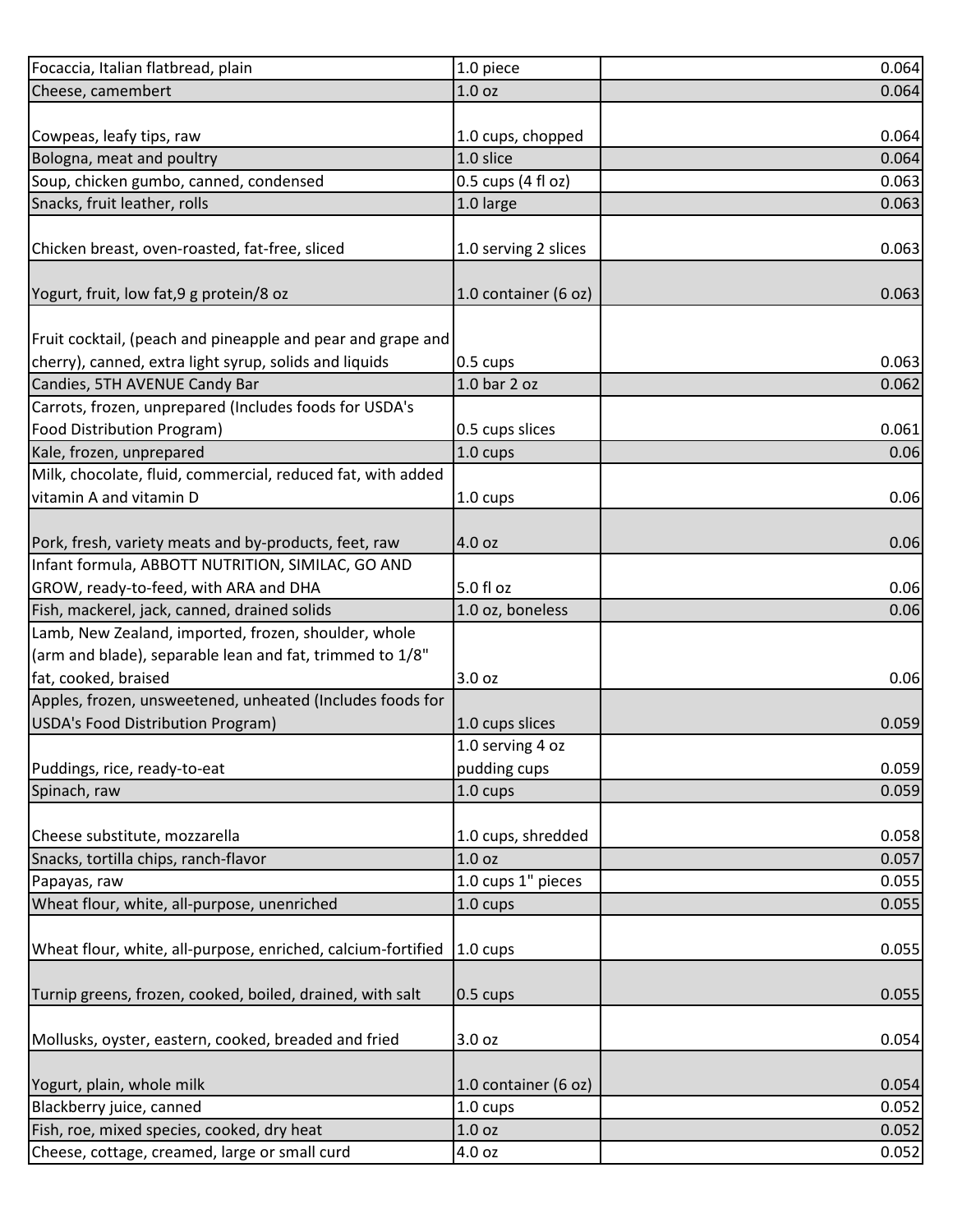| Mollusks, oyster, eastern, wild, cooked, moist heat          | 3.0 oz               | 0.052 |
|--------------------------------------------------------------|----------------------|-------|
| Soup, pea, green, canned, condensed                          | 0.5 cups             | 0.051 |
|                                                              | 0.12 pie 1 pie (1/8  |       |
| Pie, Dutch Apple, Commercially Prepared                      | of 9" pie)           | 0.051 |
| Mollusks, oyster, eastern, farmed, raw                       | 3.0 <sub>oz</sub>    | 0.051 |
| Wheat flour, white, bread, enriched                          | 1.0 cups             | 0.051 |
| Bologna, chicken, turkey, pork                               | 1.0 serving          | 0.05  |
| Cheese, pasteurized process, swiss                           | 1.0 cups, diced      | 0.05  |
| Grapefruit juice, white, canned, sweetened                   | 1.0 cups             | 0.05  |
|                                                              |                      |       |
| Grapefruit, sections, canned, juice pack, solids and liquids | 1.0 cups             | 0.05  |
|                                                              | 1.0 cups, halves or  |       |
| Peaches, canned, extra heavy syrup pack, solids and liquids  | slices               | 0.05  |
| Soup, onion, canned, condensed                               | $0.5$ cups (4 fl oz) | 0.049 |
| Cereals, QUAKER, Instant Oatmeal Organic, Regular            | 1.0 packet           | 0.049 |
| Soup, chicken, canned, chunky, ready-to-serve                | 1.0 cups             | 0.049 |
|                                                              |                      |       |
| Grapefruit, sections, canned, water pack, solids and liquids | $1.0 \text{ cups}$   | 0.049 |
| Frozen novelties, No Sugar Added, FUDGSICLE pops             | 1.0 serving          | 0.049 |
|                                                              | 1.0 cups, halves or  |       |
| Peaches, canned, light syrup pack, solids and liquids        | slices               | 0.048 |
| Cheese, blue                                                 | 1.0 <sub>oz</sub>    | 0.047 |
|                                                              | 1.0 cups, halves or  |       |
| Peaches, canned, water pack, solids and liquids              | slices               | 0.046 |
| Cream puff, eclair, custard or cream filled, iced            | 4.0 oz               | 0.046 |
| Cereals, WHEATENA, cooked with water                         | 1.0 cups             | 0.046 |
| Snacks, potato chips, fat-free, made with olestra            | 1.0 <sub>oz</sub>    | 0.045 |
|                                                              | 6.0 cracker 1        |       |
| Crackers, cheese, sandwich-type with cheese filling          | cracker = $6.5g$     | 0.044 |
| Snacks, pork skins, barbecue-flavor                          | 1.0 <sub>oz</sub>    | 0.044 |
| Bread, cornbread, dry mix, prepared with 2% milk, 80%        |                      |       |
| margarine, and eggs                                          | 1.0 muffin           | 0.043 |
| Tomatoes, red, ripe, canned, stewed                          | 1.0 cups             | 0.043 |
| Bread, stuffing, dry mix                                     | 1.0 <sub>oz</sub>    | 0.043 |
| Puddings, chocolate, dry mix, regular, prepared with whole   |                      |       |
| milk                                                         | 0.5 cups             | 0.043 |
| Fish, ocean perch, Atlantic, cooked, dry heat                | 1.0 fillet           | 0.042 |
|                                                              |                      |       |
| Cream, fluid, heavy whipping                                 | 1.0 cups, whipped    | 0.042 |
| Snacks, corn-based, extruded, onion-flavor                   | 1.0 <sub>oz</sub>    | 0.042 |
|                                                              |                      |       |
| Cheese, mozzarella, whole milk                               | 1.0 cups, shredded   | 0.041 |
|                                                              | 1.0 serving 2.1 oz   |       |
| Candies, NESTLE, BUTTERFINGER Bar                            | bar                  | 0.041 |
| Bread, stuffing, cornbread, dry mix                          | 1.0 <sub>oz</sub>    | 0.041 |
| Apples, raw, without skin                                    | 1.0 cups slices      | 0.041 |
| Pears, raw                                                   | 1.0 cups, slices     | 0.041 |
| Beet greens, raw                                             | 1.0 cups             | 0.04  |
| Seeds, sesame flour, low-fat                                 | 1.0 oz               | 0.04  |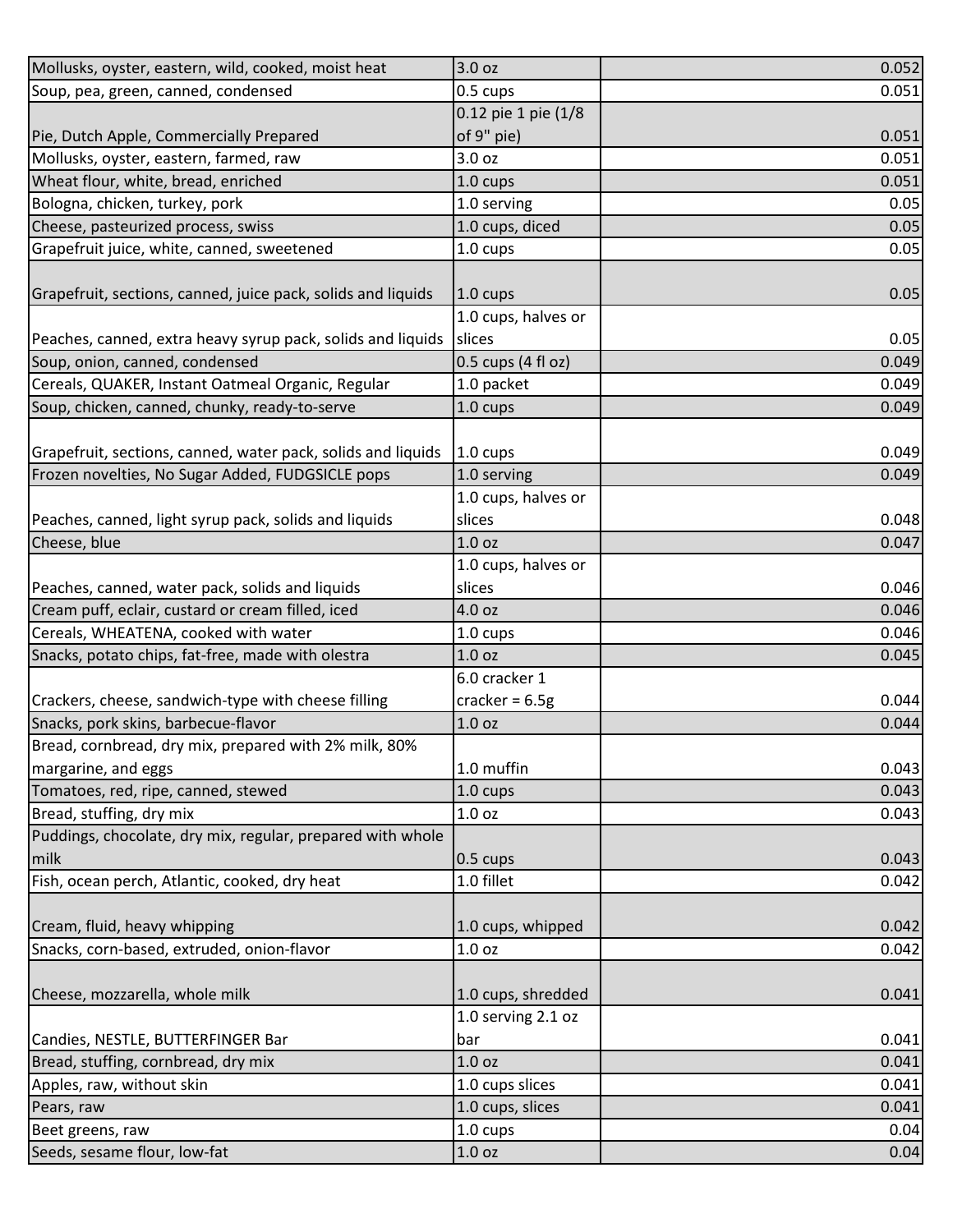|                                                               | 1.0 cups $(1/2"$    |       |
|---------------------------------------------------------------|---------------------|-------|
| Balsam-pear (bitter gourd), pods, raw                         | pieces)             | 0.04  |
|                                                               | 0.33 package (10    |       |
| Okra, frozen, unprepared                                      | oz)                 | 0.04  |
| Lamb, shoulder, blade, separable lean and fat, trimmed to     |                     |       |
| 1/8" fat, choice, raw                                         | 1.0 <sub>oz</sub>   | 0.04  |
| Cookies, peanut butter sandwich, regular                      | 1.0 <sub>oz</sub>   | 0.039 |
| Beverages, V8 V-FUSION Juices, Peach Mango                    | 1.0 serving 8 oz    | 0.039 |
|                                                               | 1.0 piece (1/12 of  |       |
| Cake, chocolate, prepared from recipe without frosting        | $9"$ dia)           | 0.039 |
| Cranberry sauce, canned, sweetened                            | $1.0 \text{ cups}$  | 0.039 |
| Mollusks, oyster, eastern, wild, cooked, dry heat             | 3.0 oz              | 0.038 |
| Pie, banana cream, prepared from recipe                       | 1.0 <sub>oz</sub>   | 0.038 |
| Soup, beef noodle, canned, condensed                          | 0.5 cups            | 0.037 |
| Crackers, wheat, sandwich, with cheese filling                | 0.5 <sub>oz</sub>   | 0.037 |
| Lamb, New Zealand, imported, frozen, leg, whole (shank        |                     |       |
| and sirloin), separable lean and fat, trimmed to 1/8" fat,    |                     |       |
| raw                                                           | 1.0 <sub>oz</sub>   | 0.037 |
| Soup, cream of shrimp, canned, prepared with equal            |                     |       |
| volume water                                                  | 1.0 cups            | 0.037 |
|                                                               |                     |       |
| Biscuits, plain or buttermilk, refrigerated dough, higher fat | 1.0 biscuit         | 0.037 |
|                                                               |                     |       |
| Asparagus, frozen, cooked, boiled, drained, without salt      | 1.0 cups            | 0.036 |
|                                                               | 1.0 slice (average  |       |
| Bread, pan dulce, sweet yeast bread                           | weight of 1 slice)  | 0.036 |
| Garlic bread, frozen                                          | 1.0 slice presliced | 0.036 |
| Infant formula, MEAD JOHNSON, ENFAMIL, Premature, with        |                     |       |
| iron, 24 calories, ready-to-feed                              | 1.0 fl oz           | 0.036 |
| Pears, canned, light syrup pack, solids and liquids           | 1.0 cups, halves    | 0.035 |
|                                                               |                     |       |
| Cookies, peanut butter, commercially prepared, regular        | 1.0 <sub>oz</sub>   | 0.035 |
| Okra, frozen, cooked, boiled, drained, without salt           | 0.5 cups slices     | 0.034 |
|                                                               |                     |       |
| Cream, fluid, light whipping                                  | 1.0 cups, whipped   | 0.034 |
| Kanpyo, (dried gourd strips)                                  | 1.0 strip           | 0.034 |
| Pork sausage, link/patty, fully cooked, unheated              | 1.0 link            | 0.033 |
|                                                               | 1.0 oz crunchy      |       |
| Snacks, corn-based, extruded, puffs or twists, cheese-flavor  | (about 21 pieces)   | 0.033 |
| Bread, wheat                                                  | 1.0 slice           | 0.032 |
|                                                               | 1.0 cups spiral     |       |
| Macaroni, vegetable, enriched, cooked                         | shaped              | 0.032 |
| Bread, cornbread, prepared from recipe, made with low fat     |                     |       |
| $(2%)$ milk                                                   | 1.0 <sub>oz</sub>   | 0.032 |
|                                                               |                     |       |
| Lamb, Australian, imported, fresh, separable fat, raw         | 1.0 <sub>oz</sub>   | 0.031 |
| Purslane, raw                                                 | 1.0 cups            | 0.031 |
| Lamb, New Zealand, imported, frozen, foreshank, separable     |                     |       |
| lean and fat, trimmed to 1/8" fat, raw                        | 1.0 <sub>oz</sub>   | 0.031 |
|                                                               |                     |       |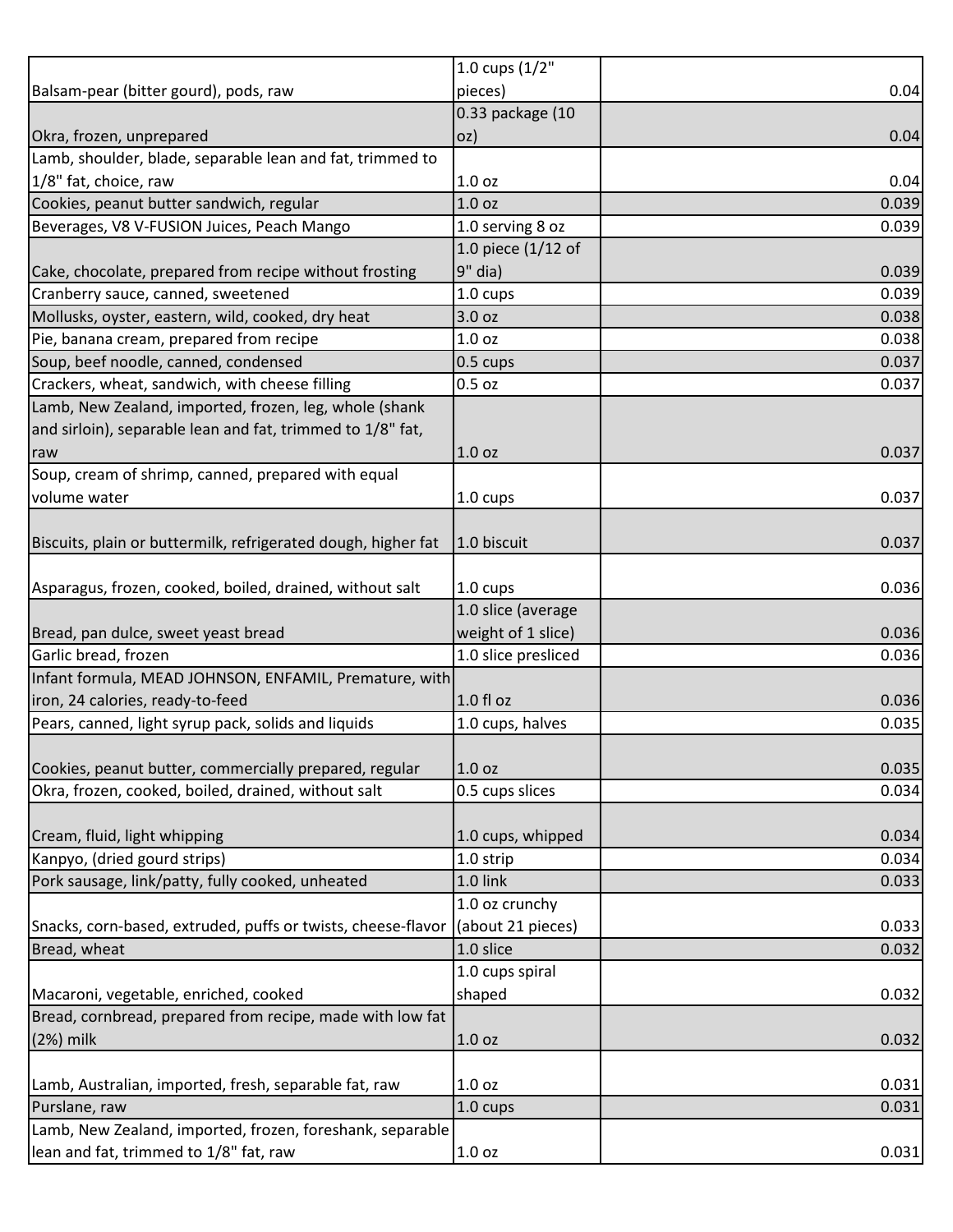| Veal, breast, separable fat, cooked                        | 1.0 <sub>oz</sub>    | 0.031 |
|------------------------------------------------------------|----------------------|-------|
| Kale, raw                                                  | 1.0 cups             | 0.031 |
| Chocolate-flavored hazelnut spread                         | 1.0 serving 2 TBSP   | 0.03  |
| Muffin, blueberry, commercially prepared, low-fat          | 1.0 muffin small     | 0.03  |
|                                                            |                      |       |
| Crackers, saltines, whole wheat (includes multi-grain)     | 1.0 serving          | 0.03  |
| Cookies, molasses                                          | 1.0 <sub>oz</sub>    | 0.029 |
|                                                            |                      |       |
| Puddings, tapioca, dry mix, with no added salt             | 1.0 package (3.5 oz) | 0.029 |
| Infant formula, ABBOTT NUTRITION, SIMILAC, For Spit Up,    |                      |       |
| powder, with ARA and DHA                                   | 1.0 scoop            | 0.029 |
| Snacks, granola bars, soft, uncoated, peanut butter        | 1.0 bar $(1 oz)$     | 0.029 |
| Noodles, japanese, somen, dry                              | 2.0 <sub>oz</sub>    | 0.029 |
| POPEYES, biscuit                                           | 1.0 biscuit          | 0.028 |
| Nabisco, Nabisco Grahams Crackers                          | 1.0 serving          | 0.028 |
| Fish, flatfish (flounder and sole species), raw            | 1.0 oz, boneless     | 0.028 |
| Bread, pound cake type, pan de torta salvadoran            | 1.0 serving          | 0.028 |
|                                                            |                      |       |
| Bread, french or vienna, toasted (includes sourdough)      | 1.0 <sub>oz</sub>    | 0.027 |
| Crackers, rye, wafers, seasoned                            | $0.5$ oz             | 0.027 |
| Cookies, brownies, prepared from recipe                    | 1.0 <sub>oz</sub>    | 0.027 |
| Nuts, coconut meat, dried (desiccated), sweetened, flaked, |                      |       |
| packaged                                                   | 1.0 cups             | 0.025 |
| Spices, savory, ground                                     | $1.0$ tsp            | 0.025 |
| Soup, chicken with rice, canned, condensed                 | 0.5 cups             | 0.025 |
| Mollusks, oyster, Pacific, raw                             | 1.0 medium           | 0.025 |
| Yardlong bean, cooked, boiled, drained, without salt       | 1.0 cups slices      | 0.025 |
|                                                            |                      |       |
| Candies, fudge, chocolate, with nuts, prepared-from-recipe | 1.0 oz               | 0.025 |
| Cheese, ricotta, part skim milk                            | 0.5 cups             | 0.025 |
| Arrowhead, cooked, boiled, drained, without salt           | 1.0 medium           | 0.025 |
| Cream, whipped, cream topping, pressurized                 | 1.0 cups             | 0.025 |
|                                                            | 1.0 piece (1/12 of   |       |
| Cake, yellow, prepared from recipe without frosting        | $8"$ dia)            | 0.024 |
| Crackers, cheese, regular                                  | $0.5$ oz             | 0.024 |
| Soup, beef broth, bouillon, consomme, prepared with equal  |                      |       |
| volume water                                               | 1.0 cups (8 fl oz)   | 0.024 |
| Candies, HERSHEY'S, ALMOND JOY BITES                       | 18.0 pieces          | 0.024 |
| Dessert topping, powdered, 1.5 ounce prepared with 1/2     |                      |       |
| cups milk                                                  | 1.0 cups             | 0.024 |
| Mushrooms, Chanterelle, raw                                | 1.0 cups             | 0.024 |
| Bread, irish soda, prepared from recipe                    | 1.0 <sub>oz</sub>    | 0.024 |
| Gravy, beef, canned, ready-to-serve                        | $1.0 \text{ cups}$   | 0.023 |
|                                                            |                      |       |
| Gourd, white-flowered (calabash), raw                      | 0.5 cups (1" pieces) | 0.023 |
| Cheese, cottage, nonfat, uncreamed, dry, large or small    | 1.0 cups (not        |       |
| curd                                                       | packed)              | 0.023 |
| Bread, cheese                                              | 1.0 slice            | 0.023 |
| Noodles, japanese, somen, cooked                           | 1.0 cups             | 0.023 |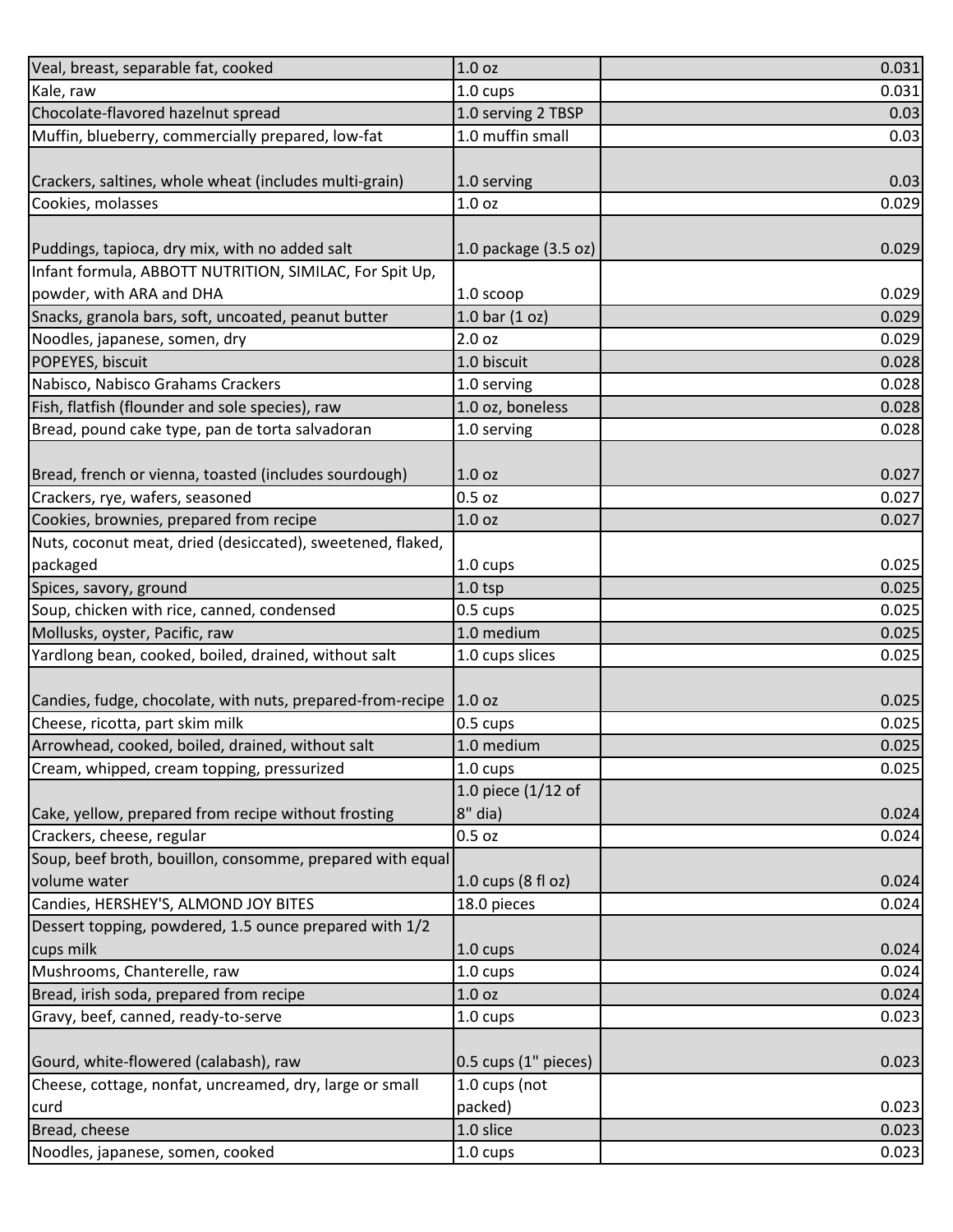| Lamb, New Zealand, imported, frozen, shoulder, whole     |                        |       |
|----------------------------------------------------------|------------------------|-------|
| (arm and blade), separable lean and fat, trimmed to 1/8" |                        |       |
| fat, raw                                                 | 1.0 <sub>oz</sub>      | 0.023 |
| Carambola, (starfruit), raw                              | 1.0 cups, cubes        | 0.022 |
|                                                          | 1.0 container          |       |
| Puddings, tapioca, ready-to-eat, fat free                | refrigerated 4 oz      | 0.022 |
| Bread, white wheat                                       | 1.0 slice              | 0.022 |
| Chicory, witloof, raw                                    | 1.0 head               | 0.022 |
| Cookies, peanut butter sandwich, special dietary         | 1.0 <sub>oz</sub>      | 0.022 |
|                                                          | 1.0 serving            |       |
|                                                          | (approximate           |       |
| Bread, salvadoran sweet cheese (quesadilla salvadorena)  | serving size)          | 0.022 |
| Egg, whole, cooked, omelet                               | 1.0 tbsp               | 0.021 |
| Bread, rye                                               | 1.0 <sub>oz</sub>      | 0.021 |
| Cookies, fig bars                                        | 1.0 <sub>oz</sub>      | 0.021 |
| Crackers, standard snack-type, sandwich, with peanut     |                        |       |
| butter filling                                           | $0.5$ oz               | 0.021 |
| Croissants, cheese                                       | 1.0 <sub>oz</sub>      | 0.021 |
| Fish, ocean perch, Atlantic, raw                         | 1.0 oz, boneless       | 0.021 |
| Bread, oat bran                                          | 1.0 <sub>oz</sub>      | 0.021 |
| Snacks, oriental mix, rice-based                         | 1.0 <sub>oz</sub>      | 0.02  |
|                                                          | 1.0 pita, large (6-    |       |
| Bread, pita, white, enriched                             | $1/2$ " dia)           | 0.02  |
|                                                          | 11.0 crackers (1       |       |
| Crackers, cream, Gamesa Sabrosas                         | NLEA serving)          | 0.02  |
| Bread, protein (includes gluten)                         | 1.0 <sub>oz</sub>      | 0.02  |
| Cookies, shortbread, commercially prepared, plain        | 1.0 <sub>oz</sub>      | 0.02  |
| Hyacinth-beans, immature seeds, cooked, boiled, drained, |                        |       |
| without salt                                             | 1.0 cups               | 0.02  |
|                                                          |                        |       |
| Ice creams, vanilla, light, no sugar added               | 1.0 serving $1/2$ cups | 0.02  |
|                                                          | 1.0 cups (1 NLEA       |       |
| Cereals ready-to-eat, QUAKER, QUAKER Puffed Wheat        | serving)               | 0.02  |
| Milk, canned, condensed, sweetened                       | $1.0 f$ l oz           | 0.019 |
|                                                          |                        |       |
| Crackers, wheat, sandwich, with peanut butter filling    | $0.5$ oz               | 0.019 |
| Cookies, sugar, commercially prepared, regular (includes |                        |       |
| vanilla)                                                 | 1.0 <sub>oz</sub>      | 0.019 |
| Cookies, oatmeal, with raisins                           | 1.0 <sub>oz</sub>      | 0.019 |
| Bread, oatmeal, toasted                                  | 1.0 <sub>oz</sub>      | 0.019 |
| Soup, cream of mushroom, canned, condensed               | $0.5 \text{ cups}$     | 0.019 |
| Potatoes, mashed, dehydrated, prepared from granules     |                        |       |
| without milk, whole milk and butter added                | 1.0 cups               | 0.019 |
| Gravy, brown instant, dry                                | 1.0 serving            | 0.019 |
| Cookies, oatmeal, commercially prepared, regular         | 1.0 <sub>oz</sub>      | 0.019 |
| Biscuits, mixed grain, refrigerated dough                | 1.0 <sub>oz</sub>      | 0.018 |
| Puddings, chocolate, ready-to-eat, fat free              | 1.0 serving 4 oz       | 0.018 |
| Bread, white, commercially prepared, toasted             | 1.0 <sub>oz</sub>      | 0.018 |
| Frostings, coconut-nut, ready-to-eat                     | 0.08 package           | 0.018 |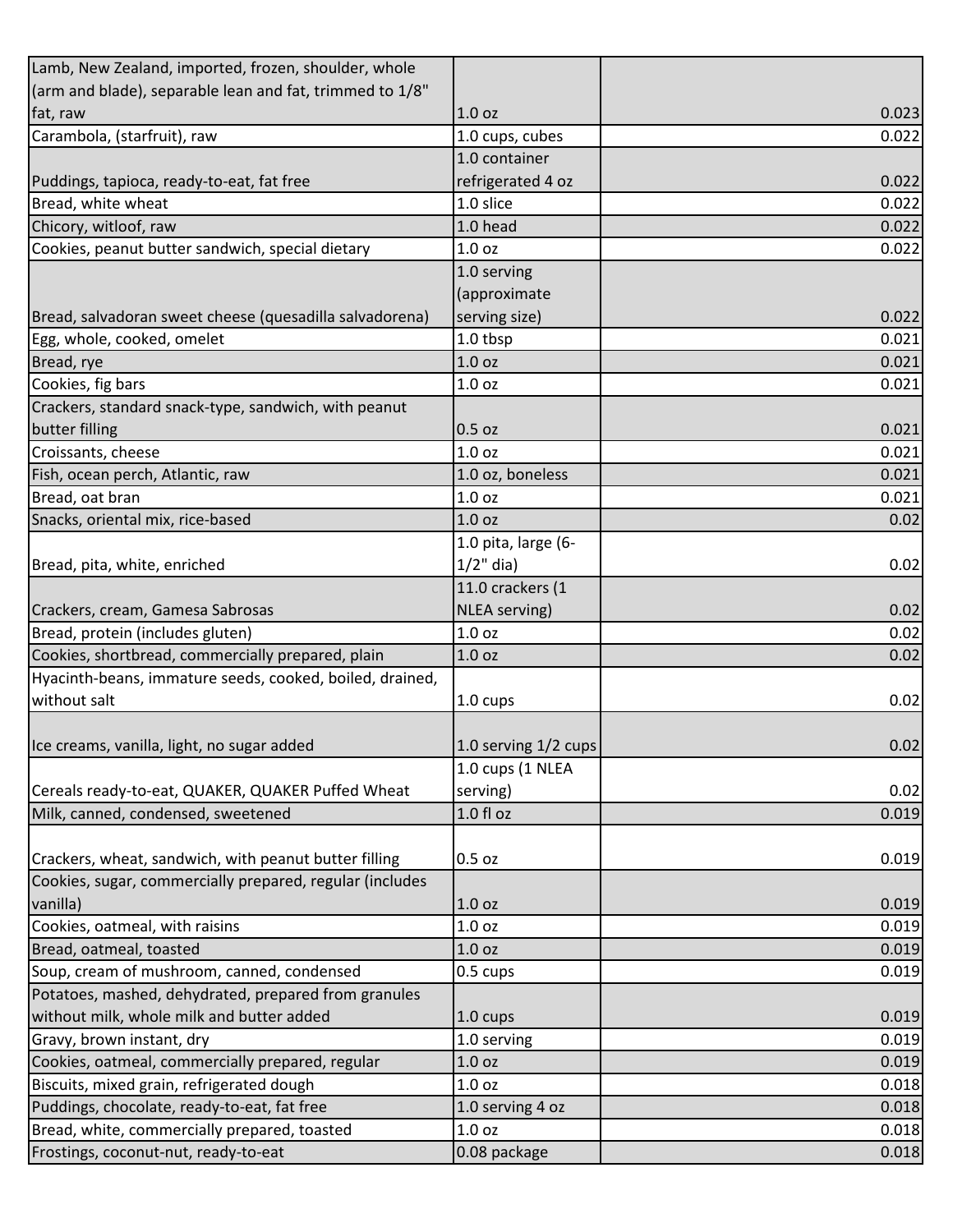| Tamarind nectar, canned                                    | 1.0 cups           | 0.018 |
|------------------------------------------------------------|--------------------|-------|
| Milk, canned, evaporated, nonfat, with added vitamin A     |                    |       |
| and vitamin D                                              | $1.0 f$ l oz       | 0.018 |
| Candies, MOUNDS Candy Bar                                  | 1.0 bar snack size | 0.017 |
| Bread, reduced-calorie, wheat                              | 1.0 <sub>oz</sub>  | 0.017 |
| Cake, cherry fudge with chocolate frosting                 | 1.0 <sub>oz</sub>  | 0.017 |
| Bagels, plain, enriched, with calcium propionate (includes | 1.0 mini bagel (2- |       |
| onion, poppy, sesame), toasted                             | $1/2$ " dia)       | 0.017 |
| Nuts, almond butter, plain, with salt added                | 1.0 tbsp           | 0.016 |
| Croissants, butter                                         | 1.0 <sub>oz</sub>  | 0.016 |
| Milk, canned, evaporated, with added vitamin D and         |                    |       |
| without added vitamin A                                    | 1.0 f1 oz          | 0.016 |
| Cookies, oatmeal, refrigerated dough, baked                | 1.0 <sub>oz</sub>  | 0.016 |
| Alcoholic beverage, tequila sunrise, canned                | 1.0 f1 oz          | 0.016 |
| Cookies, sugar wafers with creme filling, regular          | 3.0 cookies        | 0.015 |
| Cheese, pasteurized process, American, fortified with      |                    |       |
| vitamin D                                                  | 1.0 <sub>oz</sub>  | 0.015 |
|                                                            | 1.0 serving 28     |       |
| Candies, dark chocolate coated coffee beans                | pieces             | 0.015 |
| Cream, fluid, half and half                                | $1.0 f$ l oz       | 0.015 |
| Infant Formula, GERBER GOOD START 2, GENTLE PLUS,          |                    |       |
| ready-to-feed                                              | 1.0 fl oz          | 0.015 |
| Infant formula, GERBER, GOOD START 2, PROTECT PLUS,        |                    |       |
| ready-to-feed                                              | $1.0 f$ l oz       | 0.015 |
| Soup, cream of chicken, canned, condensed, reduced         |                    |       |
| sodium                                                     | $0.5 \text{ cups}$ | 0.015 |
| Cake, sponge, commercially prepared                        | 1.0 <sub>oz</sub>  | 0.015 |
| Cake, cheesecake, commercially prepared                    | 1.0 <sub>oz</sub>  | 0.015 |
| Alcoholic beverage, wine, table, white                     | 1.0 f1 oz          | 0.015 |
| Alcoholic beverage, wine, table, white, Chardonnay         | $1.0 f$ l oz       | 0.015 |
| Spices, tarragon, dried                                    | 1.0 tsp, leaves    | 0.014 |
| Cookies, chocolate wafers                                  | 1.0 <sub>oz</sub>  | 0.014 |
| Beverages, almond milk, chocolate, ready-to-drink          | 8.0 fl oz          | 0.014 |
| Cake, coffeecake, cinnamon with crumb topping, dry mix,    |                    |       |
| prepared                                                   | 1.0 <sub>oz</sub>  | 0.014 |
| Egg substitute, powder                                     | 0.35 oz            | 0.014 |
| Tortillas, ready-to-bake or -fry, flour, shelf stable      | 1.0 tortilla       | 0.014 |
| Spices, anise seed                                         | 1.0 tsp, whole     | 0.014 |
| Biscuits, plain or buttermilk, frozen, baked               | 1.0 <sub>oz</sub>  | 0.013 |
| Popcorn, sugar syrup/caramel, fat-free                     | 1.0 <sub>oz</sub>  | 0.013 |
| Cream, fluid, light (coffee cream or table cream)          | $1.0 f$ l oz       | 0.013 |
| Bread, reduced-calorie, oatmeal                            | 1.0 <sub>oz</sub>  | 0.013 |
| Snacks, rice cakes, brown rice, corn                       | 1.0 cake           | 0.013 |
| Cookies, chocolate chip, refrigerated dough                | 1.0 serving        | 0.013 |
| Soup, cream of celery, canned, prepared with equal volume  |                    |       |
| water                                                      | $1.0 \text{ cups}$ | 0.012 |
| Snacks, rice cakes, brown rice, multigrain                 | 1.0 cake           | 0.012 |
| Crackers, melba toast, rye (includes pumpernickel)         | $0.5$ oz           | 0.012 |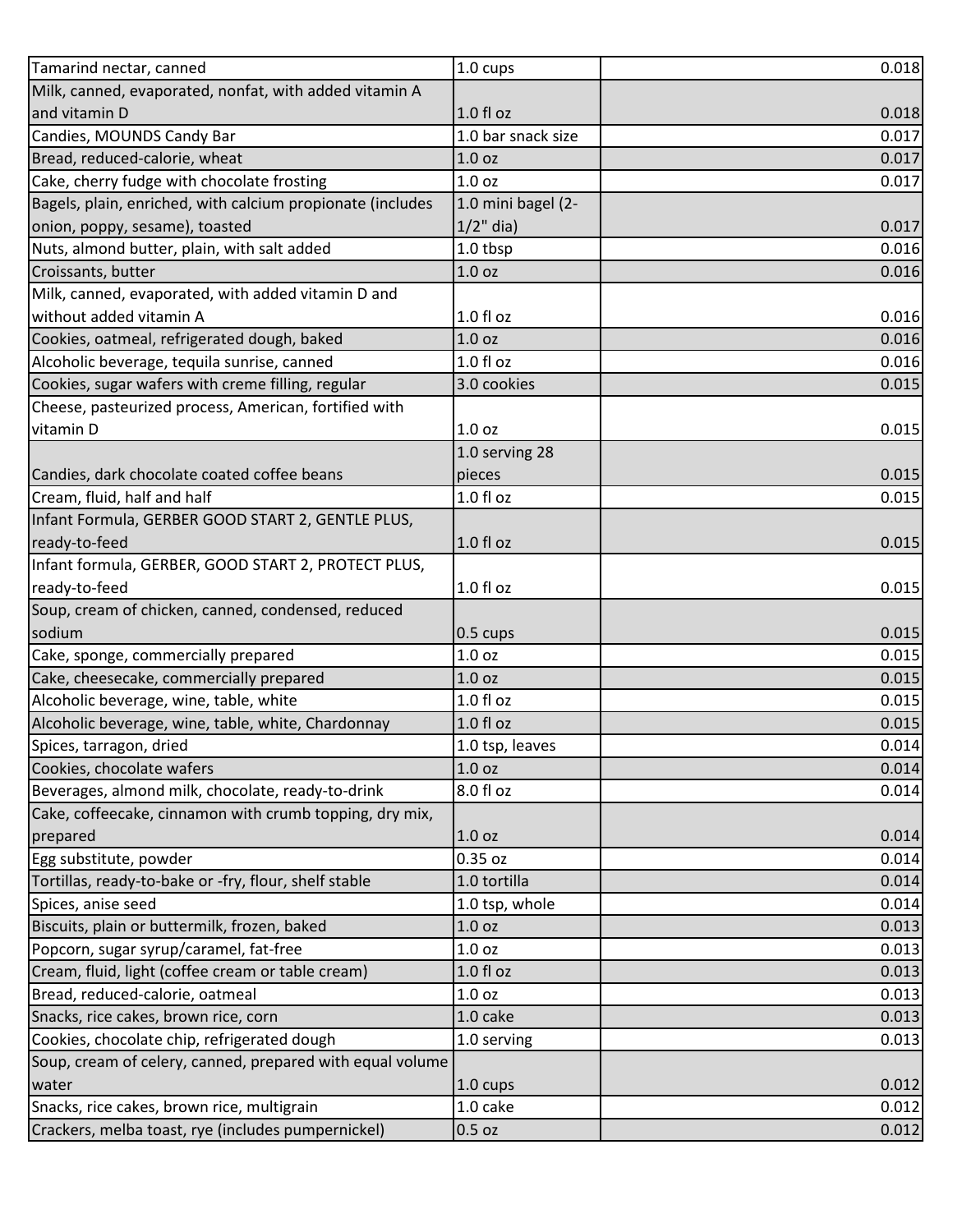| Candies, MARS SNACKFOOD US, M & M's Milk Chocolate                                                          | 1.0 package (1.69   |       |
|-------------------------------------------------------------------------------------------------------------|---------------------|-------|
| Candies                                                                                                     | oz)                 | 0.012 |
| Bread, reduced-calorie, white                                                                               | 1.0 <sub>oz</sub>   | 0.012 |
| Infant formula, GERBER, GOOD START 2 Soy, with iron,                                                        |                     |       |
| ready-to-feed                                                                                               | $1.0 f$ l oz        | 0.012 |
| Infant formula, ABBOTT NUTRITION, SIMILAC, Expert Care,                                                     |                     |       |
| Diarrhea, ready- to-feed with ARA and DHA                                                                   | $1.0 f$ l oz        | 0.012 |
| Infant formula, ABBOTT NUTRITION, SIMILAC, For Spit Up,                                                     |                     |       |
| ready-to-feed, with ARA and DHA                                                                             | $1.0f$ l oz         | 0.012 |
| Croutons, seasoned                                                                                          | $0.5$ oz            | 0.012 |
| Snacks, rice cakes, brown rice, buckwheat                                                                   | 1.0 cake            | 0.012 |
| Pie, cherry, commercially prepared                                                                          | 1.0 <sub>oz</sub>   | 0.012 |
| Cookies, oatmeal, refrigerated dough                                                                        | 1.0 <sub>oz</sub>   | 0.012 |
| Candies, chocolate, dark, NFS (45-59% cacao solids 90%; 60-<br>69% cacao solids 5%; 70-85% cacao solids 5%) | 1.0 <sub>oz</sub>   | 0.012 |
|                                                                                                             |                     |       |
| Cake, coffeecake, creme-filled with chocolate frosting                                                      | 1.0 <sub>oz</sub>   | 0.012 |
| Cheese, neufchatel                                                                                          | 1.0 <sub>oz</sub>   | 0.012 |
| Danish pastry, cheese                                                                                       | 1.0 <sub>oz</sub>   | 0.011 |
| Spices, ginger, ground                                                                                      | $1.0$ tsp           | 0.011 |
|                                                                                                             | 1.0 mini bagel (2-  |       |
| Bagels, oat bran                                                                                            | $1/2$ " dia)        | 0.011 |
| Cracker, meal                                                                                               | 1.0 <sub>oz</sub>   | 0.011 |
| Danish pastry, cinnamon, enriched                                                                           | 1.0 <sub>oz</sub>   | 0.011 |
| Muffins, English, mixed-grain (includes granola)                                                            | 1.0 <sub>oz</sub>   | 0.011 |
| Bread, stuffing, cornbread, dry mix, prepared                                                               | 1.0 <sub>oz</sub>   | 0.011 |
| Sauce, cheese, ready-to-serve                                                                               | $0.25$ cups         | 0.011 |
| Orange peel, raw                                                                                            | 1.0 tbsp            | 0.011 |
| Rice noodles, cooked                                                                                        | 1.0 cups            | 0.011 |
| Cereals ready-to-eat, rice, puffed, fortified                                                               | 1.0 cups            | 0.011 |
| Pie, blueberry, commercially prepared                                                                       | 1.0 <sub>oz</sub>   | 0.01  |
| Spices, bay leaf                                                                                            | 1.0 tsp, crumbled   | 0.01  |
| Onions, frozen, chopped, cooked, boiled, drained, without                                                   |                     |       |
| salt                                                                                                        | 1.0 tbsp chopped    | 0.01  |
| Crackers, standard snack-type, regular                                                                      | 5.0 crackers        | 0.01  |
| Chocolate, dark, 60-69% cacao solids                                                                        | 1.0 <sub>oz</sub>   | 0.01  |
| Cookies, chocolate sandwich, with creme filling, special                                                    |                     |       |
| dietary                                                                                                     | 1.0 <sub>oz</sub>   | 0.009 |
| MORI-NU, Tofu, silken, firm                                                                                 | 1.0 slice           | 0.009 |
| Croissants, apple                                                                                           | 1.0 <sub>oz</sub>   | 0.009 |
| Cereals ready-to-eat, NATURE'S PATH, Organic FLAX PLUS                                                      | 0.75 cups (1 NLEA   |       |
| flakes                                                                                                      | serving)            | 0.009 |
|                                                                                                             | 1.0 serving 2.13 oz |       |
| Candies, MARS SNACKFOOD US, 3 MUSKETEERS Bar                                                                | bar                 | 0.009 |
|                                                                                                             | 1.0 piece (1/12 of  |       |
| Cake, angelfood, commercially prepared                                                                      | 12 oz cake)         | 0.009 |
| Beverages, cranberry-grape juice drink, bottled                                                             | $1.0 f$ l oz        | 0.009 |
| Cake, shortcake, biscuit-type, prepared from recipe                                                         | 1.0 <sub>oz</sub>   | 0.009 |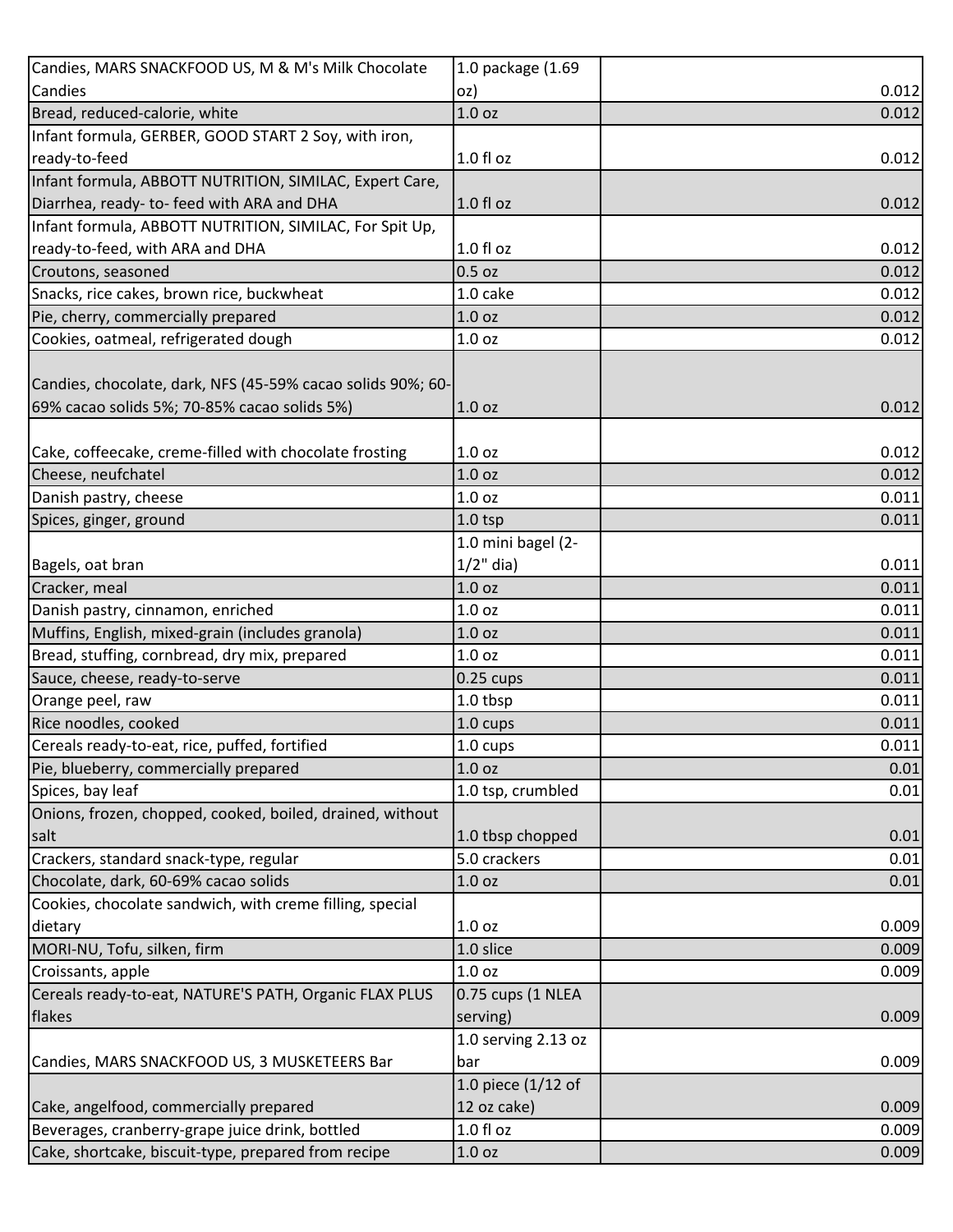| Pie, fried pies, fruit                                              | 1.0 <sub>oz</sub>  | 0.009 |
|---------------------------------------------------------------------|--------------------|-------|
| Gelatin desserts, dry mix, with added ascorbic acid, sodium-        |                    |       |
| citrate and salt                                                    | 1.0 package (3 oz) | 0.009 |
|                                                                     |                    |       |
| Cookies, chocolate sandwich, with creme filling, regular            | 3.0 cookie         | 0.008 |
| Martha White Foods, Martha White's Buttermilk Biscuit               |                    |       |
| Mix, dry                                                            | 1.0 serving        | 0.008 |
| Cheese, cream                                                       | 1.0 tbsp           | 0.008 |
| Spices, mustard seed, ground                                        | $1.0$ tsp          | 0.008 |
|                                                                     |                    |       |
| Cookies, peanut butter, commercially prepared, soft-type            | 1.0 <sub>oz</sub>  | 0.008 |
| Spices, caraway seed                                                | $1.0$ tsp          | 0.008 |
| Cookies, chocolate chip, commercially prepared, regular,            |                    |       |
| higher fat, enriched                                                | 1.0 cookie         | 0.007 |
| Cookies, chocolate chip, commercially prepared, regular,            | 1.0 serving 3      |       |
| lower fat                                                           | cookies            | 0.007 |
|                                                                     |                    |       |
| Cookies, oatmeal, commercially prepared, special dietary            | 1.0 <sub>oz</sub>  | 0.007 |
| Beverages, almond milk, sweetened, vanilla flavor, ready-to-        |                    |       |
| drink                                                               | 8.0 fl oz          | 0.007 |
| Spices, marjoram, dried                                             | $1.0$ tsp          | 0.007 |
| Milk shakes, thick chocolate                                        | 1.0 fl oz          | 0.007 |
| Nuts, coconut cream, raw (liquid expressed from grated              |                    |       |
| meat)                                                               | 1.0 tbsp           | 0.007 |
|                                                                     |                    |       |
| Crackers, standard snack-type, sandwich, with cheese filling 0.5 oz |                    | 0.007 |
| Candies, NESTLE, 100 GRAND Bar                                      | 1.0 bar (1.5 oz)   | 0.007 |
| Crackers, rusk toast                                                | $0.5$ oz           | 0.007 |
| Beverages, cranberry-apricot juice drink, bottled                   | $1.0 f$ l oz       | 0.006 |
| Papaya, canned, heavy syrup, drained                                | 1.0 piece          | 0.006 |
| Cookies, shortbread, commercially prepared, pecan                   | 1.0 oz             | 0.006 |
| Alcoholic beverage, pina colada, canned                             | $1.0 f$ l oz       | 0.006 |
| Nuts, coconut cream, canned, sweetened                              | 1.0 tbsp           | 0.006 |
| Spices, thyme, dried                                                | 1.0 tsp, leaves    | 0.006 |
| Sweeteners, for baking, brown, contains sugar and                   |                    |       |
| sucralose                                                           | 1.0 tbsp           | 0.005 |
| Cake, white, dry mix, special dietary (includes lemon-              |                    |       |
| flavored)                                                           | 1.0 <sub>oz</sub>  | 0.005 |
| Cookies, vanilla sandwich with creme filling                        | 1.0 <sub>oz</sub>  | 0.005 |
| Puddings, chocolate, ready-to-eat                                   | 1.0 <sub>oz</sub>  | 0.005 |
|                                                                     |                    |       |
| Endive, raw                                                         | 0.5 cups, chopped  | 0.005 |
| Parmesan cheese topping, fat free                                   | 1.0 tablespoon     | 0.005 |
| Cream, sour, cultured                                               | 1.0 tbsp           | 0.005 |
| Puddings, lemon, dry mix, regular, with added oil,                  |                    |       |
| potassium, sodium                                                   | 1.0 package (3 oz) | 0.004 |
| Spices, cinnamon, ground                                            | $1.0$ tsp          | 0.004 |
| Soup, chicken broth or bouillon, dry                                | 1.0 cube           | 0.004 |
| Candies, truffles, prepared-from-recipe                             | 1.0 piece          | 0.004 |